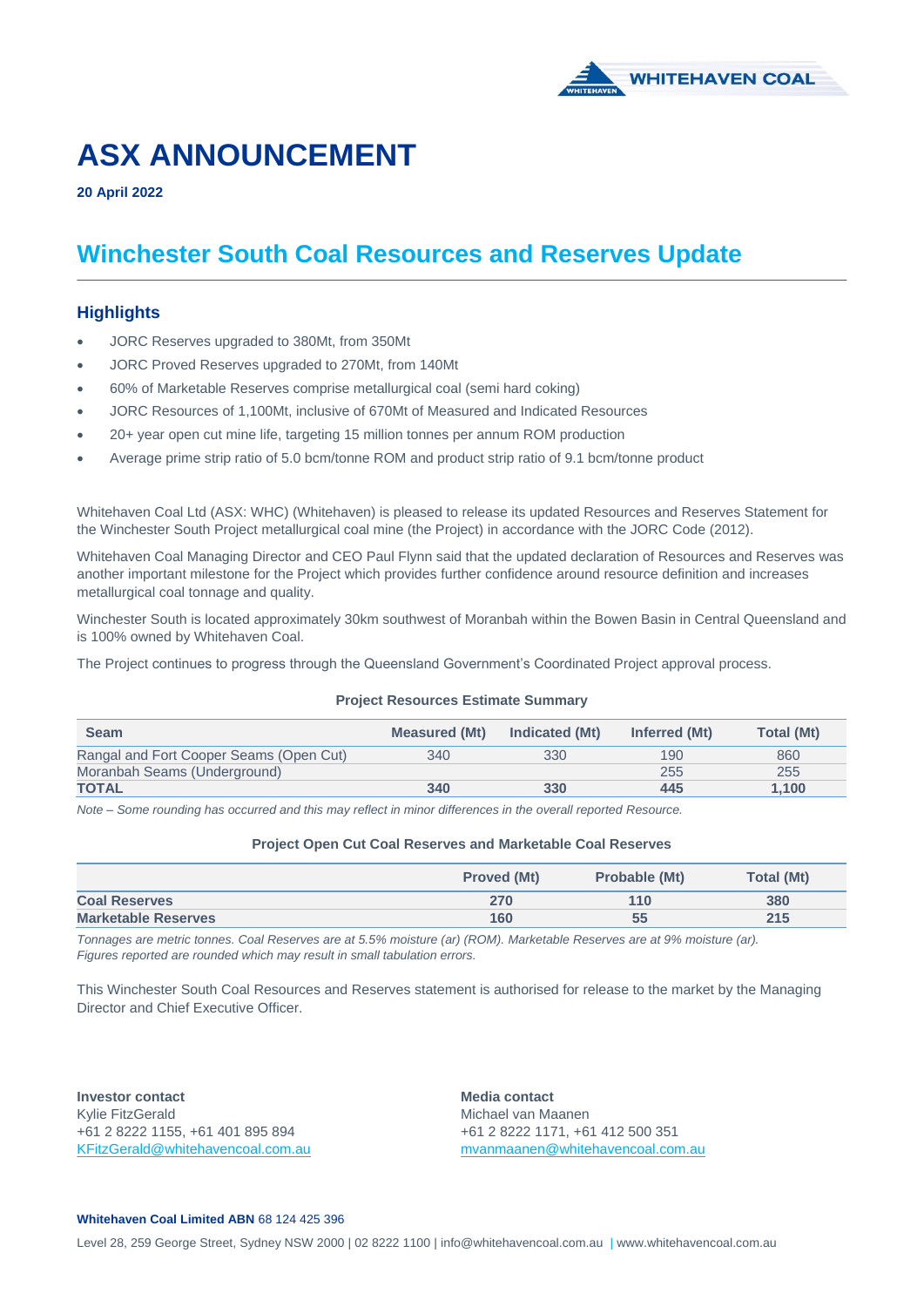#### **JORC Declaration – Coal Resources**

Whitehaven commissioned Xenith Consulting Pty Ltd ('Xenith') to update the previous Resources estimate for the Project, in accordance with the JORC Code (2012).

Over 1,000 holes are now included in the Project geological model, including 41 recent holes drilled by Whitehaven in 2021 for detailed pre-treatment, washability, and product coal analysis, gas studies and structural delineation.

The Rangal and Fort Cooper Coal Resources are shallow and are considered the primary open cut mining target. Their depth is predominantly less than 150m and are well drilled and understood. The Moranbah Coal Resources are found at a minimum depth of ~400m and are considered a potential secondary, underground mining target.

| <b>SEAM</b>                                  | <b>RESOURCE CATEGORY (Mt)</b> |                  |                 |              |  |
|----------------------------------------------|-------------------------------|------------------|-----------------|--------------|--|
|                                              | <b>Measured</b>               | <b>Indicated</b> | <b>Inferred</b> | <b>Total</b> |  |
| Leichhardt 1 (L1)                            | 29                            | 14               | 34              | 77           |  |
| Leichhardt 2A (L2A)                          | 84                            | 30               | 31              | 145          |  |
| Leichhardt 2BC (L2BC)                        | 0                             | 24               | 4               | 28           |  |
| Vermont Upper (VA3/VU)                       | 63                            | 70               | 43              | 175          |  |
| Vermont Middle Lower (VML)                   | 164                           | 195              | 76              | 435          |  |
| <b>Subtotal Rangal and Fort Cooper Seams</b> | 340                           | 330              | 190             | 860          |  |
| Goonyella Middle (GM) 1                      |                               |                  | 127             | 130          |  |
| Goonyella Middle (GM) 2                      |                               |                  | 126             | 125          |  |
| <b>Subtotal Moranbah Seams</b>               |                               |                  | 255             | 255          |  |
| <b>TOTAL</b>                                 | 340                           | 330              | 445             | 1,100        |  |

#### **Project Resources Estimate Summary by Seam**

*Note – Some rounding has occurred and this may reflect in minor differences in the overall reported Resource.*

Project Coal Resources (2022 Resources) total 1,100Mt, comprising 340Mt in the Measured Category, 330Mt in the Indicated Category and 445Mt in the Inferred Category. There is a total of 860Mt included in this Resources estimate for the open cut seams, and 255Mt for the underground seams.

Compared to the 2020 Resources estimate, total open cut Resources have increased by 1.8%, from 845 to 860Mt. However, Resources in the Measured Category increased materially from 175 to 340Mt, primarily due to the re-classification of the VML seam. In this 2022 Resource estimate, the VML is modelled as full seam across the entirety of the deposit, which has increased the number of Points of Observation, and hence influenced the Resource categorisation. The decision to model and re-classify the VML at full seam basis was supported by extensive coal processing and liberation studies in 2021 that show that the VML full seam can be economically recovered without need for selective mining at the ply level.

#### **Competent Person's Statement**

Information in this report that relates to Coal Resources is based on and accurately reflects reports prepared by Competent Person Troy Turner, Managing Director of Xenith Consulting Pty Ltd. The named Competent Person consents to the inclusion of material in the form and context in which it appears. The Competent Person named is a Member of the Australasian Institute of Mining and Metallurgy and has the relevant experience in relation to the mineralisation being reported on by him to qualify as Competent Persons as defined in the Australian Code for Reporting of Exploration Results, Mineral Resources and Ore Reserves (The JORC Code, 2012 Edition).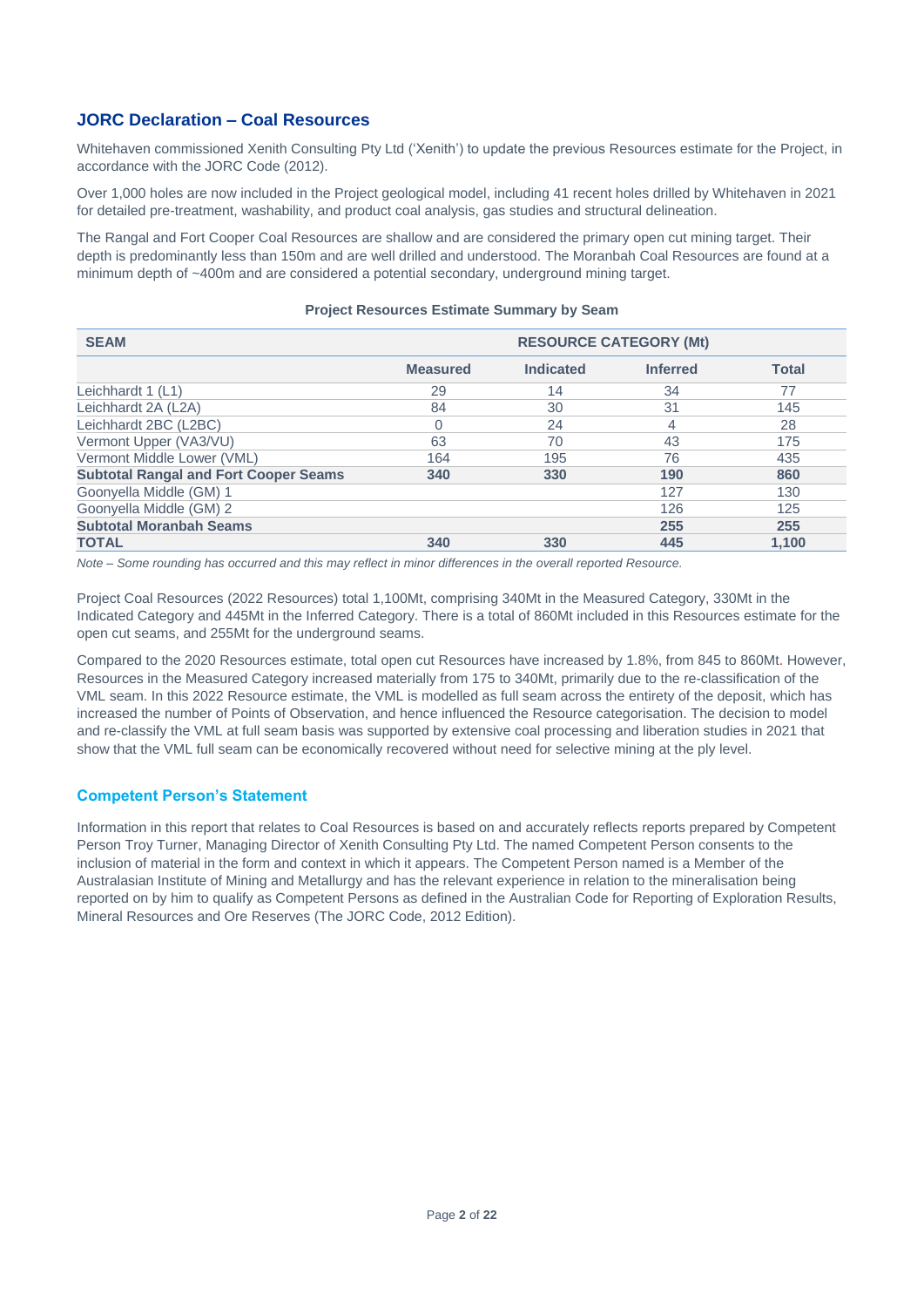#### **JORC Declaration – Coal Reserves**

RPM Advisory Services Pty Ltd (RPM) was commissioned by Whitehaven to complete an updated independent estimate (hereafter, referred to as the "Statement") of the Open Cut Coal Reserves for the Project.

Whitehaven completed the Winchester South PFS in 2020 and updated Life of Mine plans in 2021 and 2022 (JORC 2022 mine plan). The JORC 2022 mine plan is based on the same geological model as used for the 2022 Resources. The 2022 JORC mine production schedule resulted in a mineable pit shell of 408Mt ROM coal and a 31 year mine life targeting an annual ROM coal production of 15Mt at full production. Since the completion of the 2020 PFS, WHC has completed further exploration drilling, geological model updates, coal processing testing and simulation, and mine planning. The Winchester South coal is capable of producing a range of potential products including SHCC and PCI which are used in the manufacture of steel, as well as export thermal coal. Coal price, exchange rate assumptions and marketing categories for coal products are based on Wood Mackenzie forecasts as at December 2021 with discounts applied.

The Measured and Indicated Resource confidence limits were overlaid on the pit shell and imported into the scheduling database. Inferred tonnes were excluded from the estimate. The Coal Reserves were then categorised as Proved or Probable based on a combination of the Coal Resource category and the confidence level in each of the Modifying Factors incorporated in the mine planning.

Based on this approach, a total of 380Mt of Coal Reserves were estimated at the Project, which are categorised by RPM to be 270Mt of Proved Reserves and 110Mt of Probable Reserves. The average prime strip ratio of the supporting mine plan is 5.0 bcm/tonne ROM and a product strip ratio of 9.1 bcm/tonne product. In the calculation of the average strip ratio some Inferred Resource has not been converted to waste and it is assumed that these tonnes will be mined but have not been included as a Reserve. Further drilling is planned to target these areas within the life of mine pit shells.

All coal at Winchester South requires washing to achieve the required product specifications. Independent assessment of coal washability and simulation studies have been completed by Sedgman Pty Limited, Ausenco QCC, and A&B Mylec. A two-stage coal preparation plant is proposed using conventional DMC, reflux classifier and flotation technology. The A&B Mylec results form the basis of the modelled yield and product ash data in the Reserves estimate. The resulting product strategy is:

- All primary product blended to produce a maximum 10.5% ash SHCC product, and
- All remaining secondary products blended to produce an export thermal product.

After processing, the coal is discharged onto a product stockpile which blends various coal products to achieve the required specification. This resulted in 215Mt of Open Cut Marketable Coal Reserves which are categorised by RPM to be 160Mt of Proved and 55Mt of Probable category.

#### **Competent Person's Statement**

The Statement reports the Reserves as at 19 April, 2022 and has been undertaken in accordance with the requirements of the 2012 Edition of the Australasian Code for Reporting of Exploration Results, Minerals Resources and Ore Reserves prepared by the Joint Ore Reserves Committee of The Australasian Institute of Mining and Metallurgy, Australian Institute of Geoscientists and Minerals Council of Australia ("The JORC Code").

The Coal Reserve estimates in this report were estimated by Mr Doug Sillar, BE (Mining, Hons) MAusIMM, who is a Member of the Australasian Institute of Mining and Metallurgy. The estimates are based on information compiled and reviewed by Mr. Sillar. He is an employee of RPM and has sufficient experience which is relevant to the style and type of deposit under consideration and to the activity undertaken to qualify him as a Competent Person as defined in the 2012 Edition of the JORC Code. RPM internal review includes RPEQ supervision.

Reserve tonnages are metric tonnes with coal Reserves reported at 5.5% moisture (ar) and Marketable Reserves at 9% moisture (ar). Reserve figures reported are rounded and may result in small tabulation errors. Coal Reserves are included within the coal Resources estimate.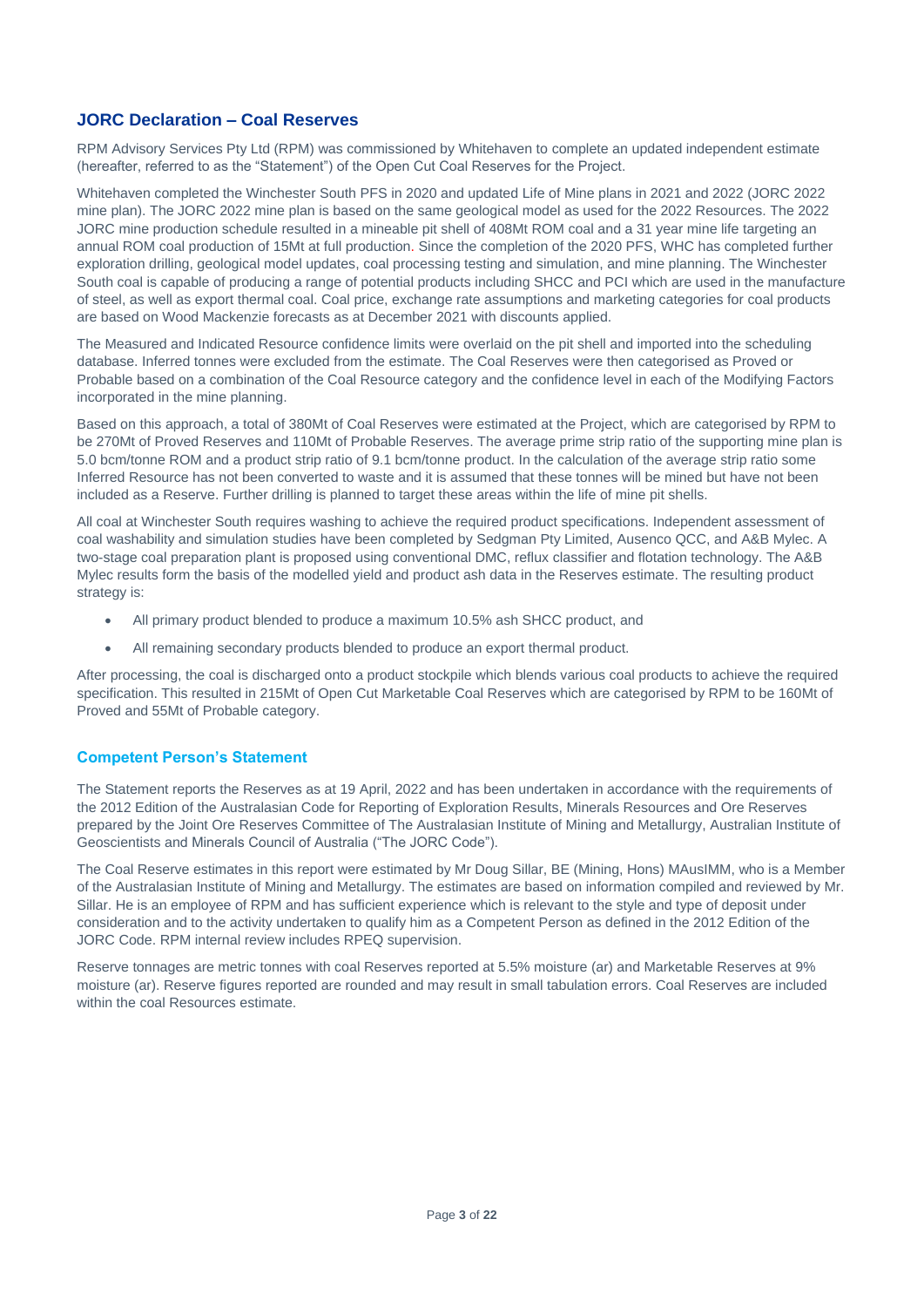# JORC Code, 2012 Edition – Table 1 Report

This Table 1 Report sets out all the information material to understanding the estimate of the Project Resources and Reserves. The text presented in Sections 1 to 3 has been copied directly from the current Resources Statement prepared by Mr Troy Turner (Xenith).

### **Section 1 Sampling Techniques and Data**

(Criteria in this section apply to all succeeding sections.)

| <b>Criteria</b>        | <b>JORC Code explanation</b>                                                                                                                                                                                                                                                                                                                                                                                                                                                                                                                                                                                                                                                                                                                                                                                                                                                                                                                                                                                                                                                                              | <b>Commentary</b>                                                                                                                                                                                                                                                                                                                                                                                                      |
|------------------------|-----------------------------------------------------------------------------------------------------------------------------------------------------------------------------------------------------------------------------------------------------------------------------------------------------------------------------------------------------------------------------------------------------------------------------------------------------------------------------------------------------------------------------------------------------------------------------------------------------------------------------------------------------------------------------------------------------------------------------------------------------------------------------------------------------------------------------------------------------------------------------------------------------------------------------------------------------------------------------------------------------------------------------------------------------------------------------------------------------------|------------------------------------------------------------------------------------------------------------------------------------------------------------------------------------------------------------------------------------------------------------------------------------------------------------------------------------------------------------------------------------------------------------------------|
|                        | resources are from the Moranbah Coal Measures (MCM).                                                                                                                                                                                                                                                                                                                                                                                                                                                                                                                                                                                                                                                                                                                                                                                                                                                                                                                                                                                                                                                      | Note: The Rangal and Fort Cooper (VML seam and its associated plies) Coal Measures form the Winchester South open cut resources. The potential underground                                                                                                                                                                                                                                                             |
| Sampling<br>techniques | • Nature and quality of sampling (eg cut channels, random<br>chips, or specific specialised industry standard<br>measurement tools appropriate to the minerals under<br>investigation, such as down hole gamma sondes, or<br>handheld XRF instruments, etc). These examples should<br>not be taken as limiting the broad meaning of sampling.<br>Include reference to measures taken to ensure sample<br>representivity and the appropriate calibration of any<br>measurement tools or systems used.<br>Aspects of the determination of mineralisation that are<br>Material to the Public Report.<br>In cases where 'industry standard' work has been done this<br>would be relatively simple (eg 'reverse circulation drilling<br>was used to obtain 1 m samples from which 3 kg was<br>pulverised to produce a 30 g charge for fire assay'). In<br>other cases more explanation may be required, such as<br>where there is coarse gold that has inherent sampling<br>problems. Unusual commodities or mineralisation types<br>(eg submarine nodules) may warrant disclosure of detailed<br>information. | A combination of open holes (predominantly for structural definition) and core holes for coal<br>quality, washability data and geotechnical data have been drilled.<br>The drill holes were logged on site. The logs were then uploaded into the geological database.<br>Core sampling was conducted by geologists onsite at the rig. The coal intervals were sampled<br>on a ply basis and within industry standards. |
| Drilling<br>techniques | • Drill type (eg core, reverse circulation, open-hole hammer,<br>rotary air blast, auger, Bangka, sonic, etc) and details (eg<br>core diameter, triple or standard tube, depth of diamond<br>tails, face-sampling bit or other type, whether core is<br>oriented and if so, by what method, etc).                                                                                                                                                                                                                                                                                                                                                                                                                                                                                                                                                                                                                                                                                                                                                                                                         | The following types of holes have been drilled<br>1,143 open holes<br>$\circ$<br>55 large diameter core holes (200 mm)<br>$\circ$<br>102 large diameter core holes (100 mm)<br>$\circ$                                                                                                                                                                                                                                 |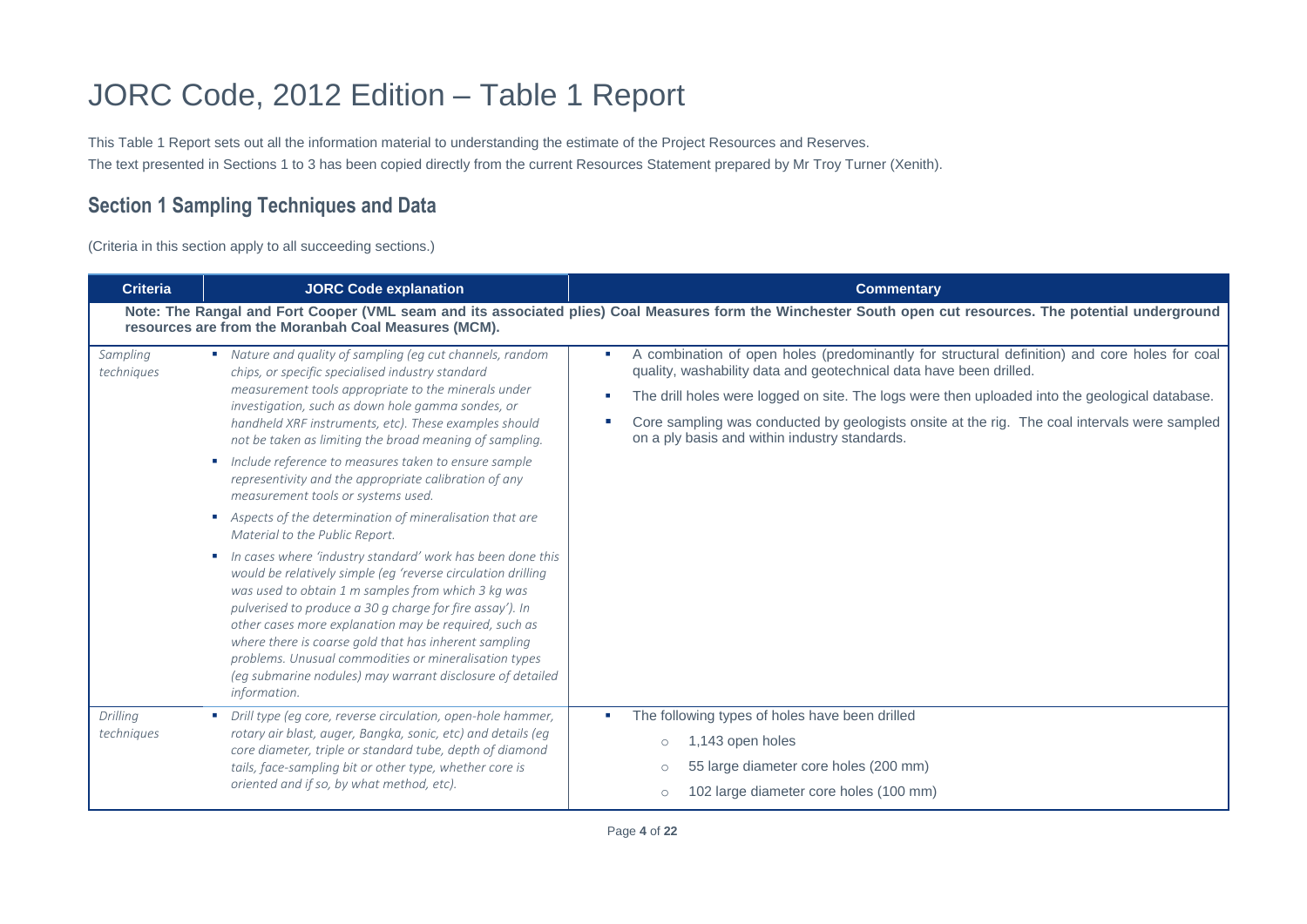| <b>Criteria</b>                                         | <b>JORC Code explanation</b>                                                                                                                                                                                                                                                                                                                                                                                                                                                                                                                                                                                                                                  | <b>Commentary</b>                                                                                                                                                                                                                                                                                                                                                                                                                                                                                                                                                                                                                                                                                                                                                                                                                                                                          |
|---------------------------------------------------------|---------------------------------------------------------------------------------------------------------------------------------------------------------------------------------------------------------------------------------------------------------------------------------------------------------------------------------------------------------------------------------------------------------------------------------------------------------------------------------------------------------------------------------------------------------------------------------------------------------------------------------------------------------------|--------------------------------------------------------------------------------------------------------------------------------------------------------------------------------------------------------------------------------------------------------------------------------------------------------------------------------------------------------------------------------------------------------------------------------------------------------------------------------------------------------------------------------------------------------------------------------------------------------------------------------------------------------------------------------------------------------------------------------------------------------------------------------------------------------------------------------------------------------------------------------------------|
| Drill sample                                            | • Method of recording and assessing core and chip sample                                                                                                                                                                                                                                                                                                                                                                                                                                                                                                                                                                                                      | 163 HQ/PQ wireline core holes<br>$\circ$<br>42 geotechnical holes<br>$\circ$<br>The 100 mm and 200 mm large diameter drill holes have been drilled/sampled to provide data<br>for detailed washability and coking coal product studies.<br>Standardised logging systems were utilised for all drilling logging and sampling.                                                                                                                                                                                                                                                                                                                                                                                                                                                                                                                                                               |
| recovery                                                | recoveries and results assessed.<br>• Measures taken to maximise sample recovery and ensure<br>representative nature of the samples.<br>• Whether a relationship exists between sample recovery<br>and grade and whether sample bias may have occurred<br>due to preferential loss/gain of fine/coarse material.                                                                                                                                                                                                                                                                                                                                              | Core recovery was recorded by the field geologist while logging the drill hole. If core recovery<br>for a coal interval was less than $\sim 90\%$ , then that section of the hole was redrilled for a<br>representative sample.<br>Standard checks for sample recovery were undertaken (e.g. sample mass balance against core<br>volume)                                                                                                                                                                                                                                                                                                                                                                                                                                                                                                                                                   |
| Logging                                                 | Whether core and chip samples have been geologically<br>and geotechnically logged to a level of detail to support<br>appropriate Mineral Resource estimation, mining studies<br>and metallurgical studies.<br>• Whether logging is qualitative or quantitative in nature.<br>Core (or costean, channel, etc) photography.<br>• The total length and percentage of the relevant<br>intersections logged.                                                                                                                                                                                                                                                       | Open hole 1 m chip samples were logged for lithology changes.<br>Core was geologically logged in detail. Logging included lithology, grainsize, weathering and<br>hardness was conducted using standard dictionary definitions. Colour and any additional<br>qualitative comments were also recorded.<br>Core was photographed on a core table (0.5 m increment) and/or a 5 m tray basis. Chips were<br>photographed as laid out by 1m intervals.<br>The holes were geophysically logged with a minimum suite of gamma, density and caliper but<br>generally using a comprehensive suite of downhole geophysics tools (calliper, gamma, density,<br>neutron, and sonic), with acoustic scanner (for geotechnical assessment) also run on some<br>recent cored holes.<br>Total aggregate length of drilling from holes used in the geological model is >185,000 m, in 1,069<br>drill holes. |
| Sub-sampling<br>techniques and<br>sample<br>preparation | If core, whether cut or sawn and whether quarter, half or<br>all core taken.<br>If non-core, whether riffled, tube sampled, rotary split, etc<br>and whether sampled wet or dry.<br>For all sample types, the nature, quality and<br>appropriateness of the sample preparation technique.<br>• Quality control procedures adopted for all sub-sampling<br>stages to maximise representivity of samples.<br>• Measures taken to ensure that the sampling is<br>representative of the in situ material collected, including<br>for instance results for field duplicate/second-half<br>sampling.<br>• Whether sample sizes are appropriate to the grain size of | Core sampling was completed at the drill site and based on set of standard criteria (determined<br>by lithology and structure). Samples were bagged at the drill site and then transported to an<br>external accredited laboratory for analysis as a complete hole batch.<br>Samples underwent industry standard procedures for sample preparation, analyses and results<br>reporting.<br>Cored samples were generally analysed in a three-stage method involving raw analysis on all<br>plies followed by washability and clean coal product testing on composite samples as defined<br>by the project.<br>Samples may have been combined for working sections.                                                                                                                                                                                                                           |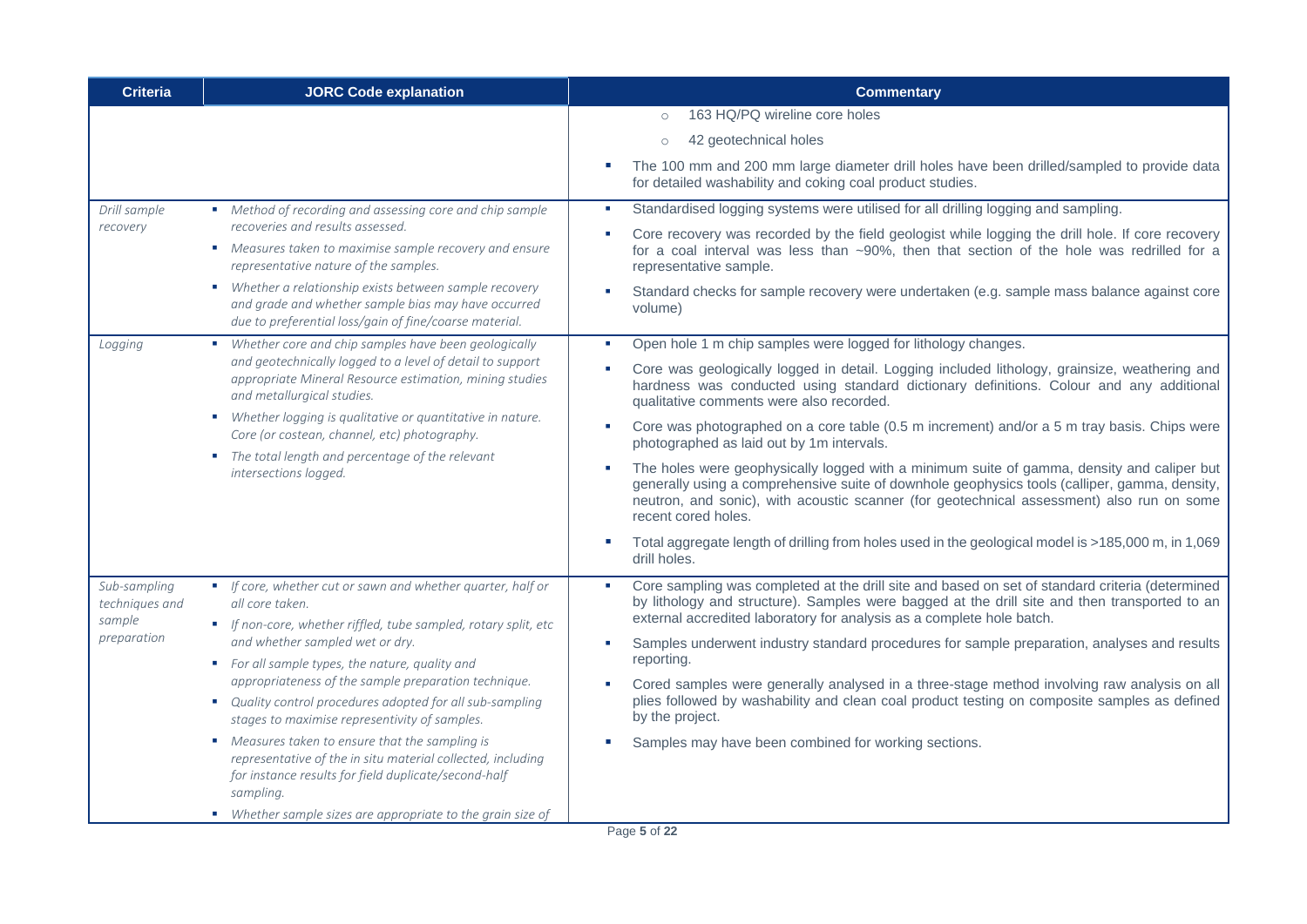| <b>Criteria</b>                                                                                                                                                             | <b>JORC Code explanation</b>                                                                                                                                                                                                                | <b>Commentary</b>                                                                                                                                                                                                                        |  |  |
|-----------------------------------------------------------------------------------------------------------------------------------------------------------------------------|---------------------------------------------------------------------------------------------------------------------------------------------------------------------------------------------------------------------------------------------|------------------------------------------------------------------------------------------------------------------------------------------------------------------------------------------------------------------------------------------|--|--|
|                                                                                                                                                                             | the material being sampled.                                                                                                                                                                                                                 |                                                                                                                                                                                                                                          |  |  |
| Quality of assay<br>data and<br>laboratory tests                                                                                                                            | • The nature, quality and appropriateness of the assaying<br>and laboratory procedures used and whether the<br>technique is considered partial or total.                                                                                    | All sample treatment and analysis were conducted by procedures which adhere to Australian (or<br>international equivalent) standards in a National Association of Testing Authorities certified<br>laboratory.                           |  |  |
|                                                                                                                                                                             | ■ For geophysical tools, spectrometers, handheld XRF<br>instruments, etc, the parameters used in determining the<br>analysis including instrument make and model, reading<br>times, calibrations factors applied and their derivation, etc. | Geophysical contractors used internal QA/QC process, including tool calibration. No<br>documentary information on geophysical tool calibration was viewed as part of the current<br>resource estimate.                                   |  |  |
|                                                                                                                                                                             | • Nature of quality control procedures adopted (eg<br>standards, blanks, duplicates, external laboratory checks)<br>and whether acceptable levels of accuracy (ie lack of bias)<br>and precision have been established.                     |                                                                                                                                                                                                                                          |  |  |
| Verification of                                                                                                                                                             | • The verification of significant intersections by either                                                                                                                                                                                   | Logged drill hole coal intersections were validated geophysical logs.                                                                                                                                                                    |  |  |
| assaying                                                                                                                                                                    | sampling and<br>independent or alternative company personnel.<br>" The use of twinned holes.                                                                                                                                                | Coal intersection depths and correlations have been validated by independent<br>reviewers/auditors and/or alternative company personnel with working experience of the project                                                           |  |  |
| Documentation of primary data, data entry procedures,<br>data verification, data storage (physical and electronic)<br>protocols.<br>• Discuss any adjustment to assay data. | area.                                                                                                                                                                                                                                       |                                                                                                                                                                                                                                          |  |  |
|                                                                                                                                                                             | Drill hole data is stored in Whitehaven's electronic SQL server database.                                                                                                                                                                   |                                                                                                                                                                                                                                          |  |  |
|                                                                                                                                                                             | Source field records, lab reports, core photographs, survey data etc. are stored in electronic form<br>on the Whitehaven Coal network, and hard copy in borehole folders at the Project office and/or<br>the company's Brisbane office.     |                                                                                                                                                                                                                                          |  |  |
| Location of data<br>points                                                                                                                                                  | Accuracy and quality of surveys used to locate drillholes<br>(collar and down-hole surveys), trenches, mine workings                                                                                                                        | Collars for drill holes were surveyed by registered surveyors, Survey reports are available for<br>most drill holes.                                                                                                                     |  |  |
| and other locations used in Mineral Resource estimation.<br>• Specification of the grid system used.                                                                        | Casing from holes drilled in the early 1980's is still visible for many sites. Where these were<br>found, their location was checked against the records in the geological database and found to<br>be accurate.                            |                                                                                                                                                                                                                                          |  |  |
|                                                                                                                                                                             | Quality and adequacy of topographic control.                                                                                                                                                                                                | The grid system used is the Map Grid of Australia 1994 (MGA94) based on the Geocentric Datum<br>of Australia 1994 (GDA94) values. Older survey data has been converted from the grid systems<br>and projects used at the time of survey. |  |  |
|                                                                                                                                                                             |                                                                                                                                                                                                                                             | Downhole surveying was undertaken using the downhole verticality tools.<br>×                                                                                                                                                             |  |  |
| Data spacing                                                                                                                                                                | • Data spacing for reporting of Exploration Results.                                                                                                                                                                                        | Rangal and Fort Cooper seams<br>٠                                                                                                                                                                                                        |  |  |
| and distribution                                                                                                                                                            | • Whether the data spacing and distribution is sufficient to                                                                                                                                                                                | A 250 m grid was drilled out during the drilling programmes in the early 1980's.<br>$\circ$                                                                                                                                              |  |  |
|                                                                                                                                                                             | establish the degree of geological and grade continuity<br>appropriate for the Mineral Resource and Ore Reserve<br>estimation procedure(s) and classifications applied.                                                                     | Infill drilling was also undertaken in the early 1980's with spacing reduced to 50 metres<br>$\circ$<br>in several places.                                                                                                               |  |  |
|                                                                                                                                                                             | • Whether sample compositing has been applied.                                                                                                                                                                                              | WHC performed infill drilling to approximately 100 metres in and around the sub-crop<br>$\circ$<br>area planned to be mined in the first 10 years including:                                                                             |  |  |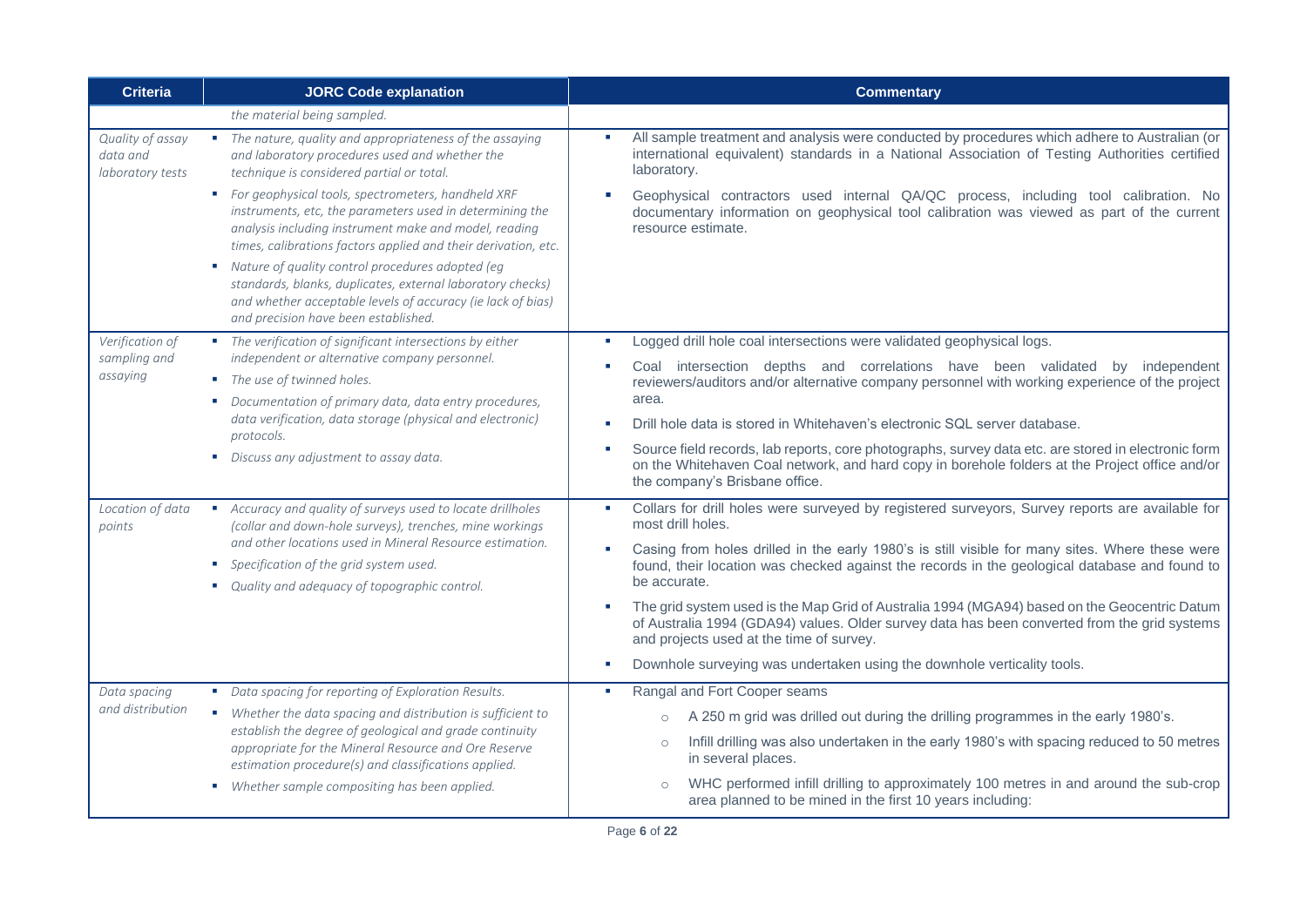| <b>Criteria</b>                                                                                                                                                                                                                                                                                                                                                                                                                                               | <b>JORC Code explanation</b>                                                                                                                                | <b>Commentary</b>                                                                                                                                                                                                                                                                                                 |
|---------------------------------------------------------------------------------------------------------------------------------------------------------------------------------------------------------------------------------------------------------------------------------------------------------------------------------------------------------------------------------------------------------------------------------------------------------------|-------------------------------------------------------------------------------------------------------------------------------------------------------------|-------------------------------------------------------------------------------------------------------------------------------------------------------------------------------------------------------------------------------------------------------------------------------------------------------------------|
|                                                                                                                                                                                                                                                                                                                                                                                                                                                               |                                                                                                                                                             | .Fault delineation drilling<br>×,                                                                                                                                                                                                                                                                                 |
|                                                                                                                                                                                                                                                                                                                                                                                                                                                               |                                                                                                                                                             | Coal processing and product definition drilling<br>٠                                                                                                                                                                                                                                                              |
|                                                                                                                                                                                                                                                                                                                                                                                                                                                               |                                                                                                                                                             | Spacing in the western fault block ranges from 100 metres to 500 metres.                                                                                                                                                                                                                                          |
|                                                                                                                                                                                                                                                                                                                                                                                                                                                               |                                                                                                                                                             | Geostatistical studies have been carried out to determine the confidence levels of drill hole<br>spacing                                                                                                                                                                                                          |
|                                                                                                                                                                                                                                                                                                                                                                                                                                                               |                                                                                                                                                             | The Moranbah Coal Measures drill holes spacing of the resources area is generally between<br>$~1000 - 1500$ m                                                                                                                                                                                                     |
|                                                                                                                                                                                                                                                                                                                                                                                                                                                               |                                                                                                                                                             | Where coal intersections have been sampled in multiple sections per seam, compositing of<br>samples, on a length x RD basis, has been applied to provide representation of ply intervals and<br>working sections.                                                                                                 |
|                                                                                                                                                                                                                                                                                                                                                                                                                                                               |                                                                                                                                                             | All core samples were composited within defined seam boundaries.                                                                                                                                                                                                                                                  |
| Orientation of<br>• Whether the orientation of sampling achieves unbiased<br>sampling of possible structures and the extent to which<br>data in relation<br>this is known, considering the deposit type.<br>to geological<br>structure<br>If the relationship between the drilling orientation and the<br>orientation of key mineralised structures is considered to<br>have introduced a sampling bias, this should be assessed<br>and reported if material. | The seams of the project are part of the Winchester Syncline. The syncline strikes in a northwest-<br>$\mathcal{L}_{\mathcal{A}}$<br>southeast orientation. |                                                                                                                                                                                                                                                                                                                   |
|                                                                                                                                                                                                                                                                                                                                                                                                                                                               |                                                                                                                                                             | Drill holes have been planned and drilled on a regular pattern that considers the orientation of                                                                                                                                                                                                                  |
|                                                                                                                                                                                                                                                                                                                                                                                                                                                               |                                                                                                                                                             | the deposit. Core hole coverage and open hole structural holes are spaced regularly and<br>therefore are not considered to introduce bias into any sampling regime.                                                                                                                                               |
|                                                                                                                                                                                                                                                                                                                                                                                                                                                               |                                                                                                                                                             | The seams have relatively consistent layering with some steeper dips on the limbs of the<br>syncline. The orientation and direction of the drill pattern is considered suitable for these types<br>of stratified deposits.                                                                                        |
| Sample security                                                                                                                                                                                                                                                                                                                                                                                                                                               | • The measures taken to ensure sample security.                                                                                                             | Core samples taken at the drill site were reported as being transported daily to the Winchester<br>South drill camp for storage and placed into a cold storage for the Rio drill program. Once the<br>hole had been completed, the samples were transported to the laboratory via a dedicated courier<br>service. |
|                                                                                                                                                                                                                                                                                                                                                                                                                                                               |                                                                                                                                                             | Appropriate chain of custody documentation has been used throughout the sampling and<br>analysis process of the 2019/2020 drilling program.                                                                                                                                                                       |
| Audits or reviews                                                                                                                                                                                                                                                                                                                                                                                                                                             | • The results of any audits or reviews of sampling techniques                                                                                               | No formal audits of the geological database have been undertaken.                                                                                                                                                                                                                                                 |
|                                                                                                                                                                                                                                                                                                                                                                                                                                                               | and data.                                                                                                                                                   | Seam picks and sample increments have been interrogated during composting of data for coal<br>quality modelling. Mismatches of depth between samples and seam intervals were investigated<br>and amended where appropriate.                                                                                       |
|                                                                                                                                                                                                                                                                                                                                                                                                                                                               |                                                                                                                                                             | An extensive review of the data has been undertaken as part of the geological database transfer<br>from RTCA systems to WHC systems.                                                                                                                                                                              |
|                                                                                                                                                                                                                                                                                                                                                                                                                                                               |                                                                                                                                                             | Further interrogation was undertaken during the structural modelling phase.                                                                                                                                                                                                                                       |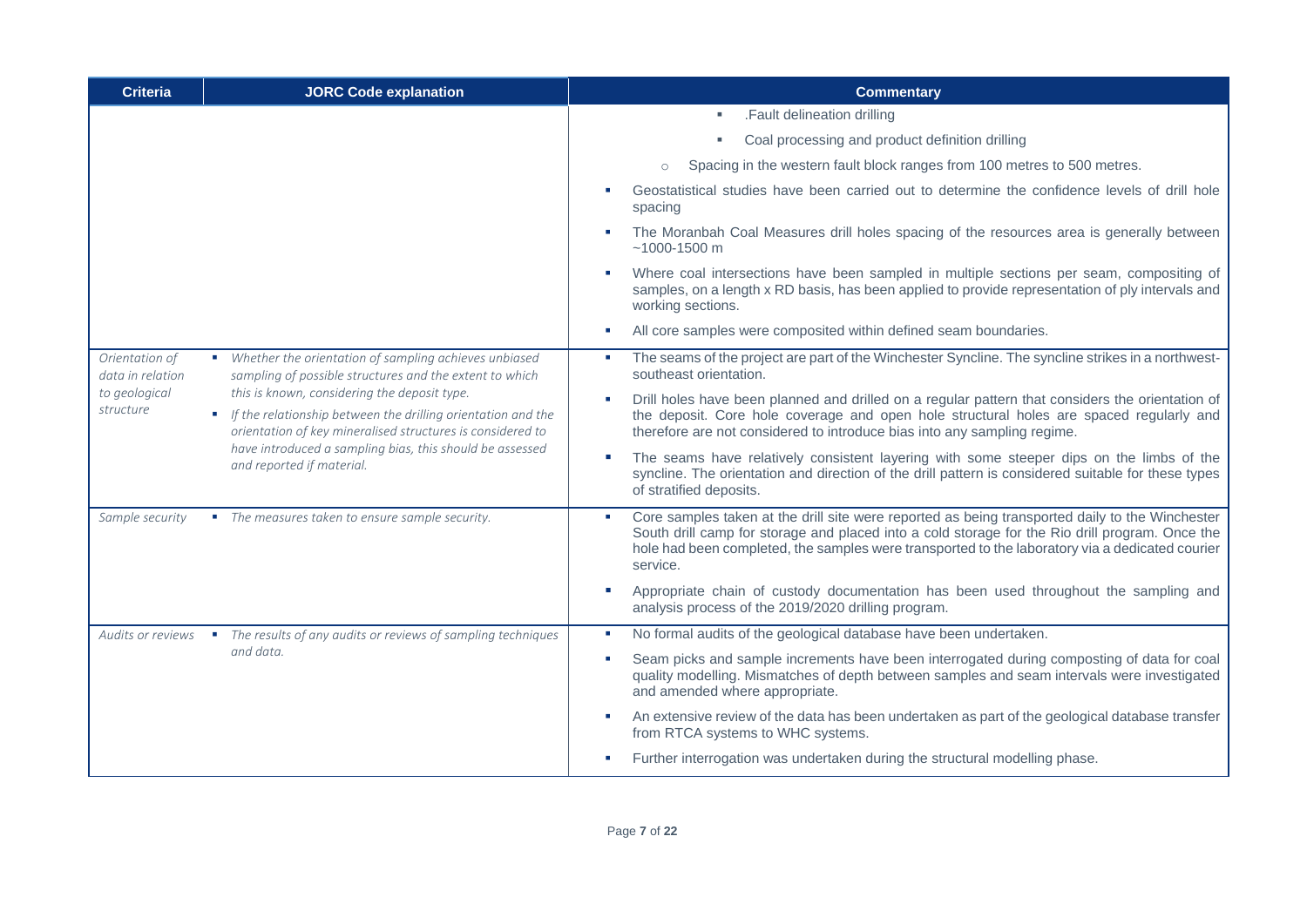## **Section 2 Reporting of Exploration Results**

(Criteria listed in the preceding section also apply to this section.)

| <b>Criteria</b>                                                                                                                                                                                                                                                                                                                                                                                                                                                                                    | <b>JORC Code explanation</b>                                                                                                                                                                                       | <b>Commentary</b> |                                                                                                                                                                                                                                                                                                                                                                                                                                                                                                                                                                                                                                                                                                                                                                                                                                                                                                               |                                                                         |                   |                    |  |
|----------------------------------------------------------------------------------------------------------------------------------------------------------------------------------------------------------------------------------------------------------------------------------------------------------------------------------------------------------------------------------------------------------------------------------------------------------------------------------------------------|--------------------------------------------------------------------------------------------------------------------------------------------------------------------------------------------------------------------|-------------------|---------------------------------------------------------------------------------------------------------------------------------------------------------------------------------------------------------------------------------------------------------------------------------------------------------------------------------------------------------------------------------------------------------------------------------------------------------------------------------------------------------------------------------------------------------------------------------------------------------------------------------------------------------------------------------------------------------------------------------------------------------------------------------------------------------------------------------------------------------------------------------------------------------------|-------------------------------------------------------------------------|-------------------|--------------------|--|
|                                                                                                                                                                                                                                                                                                                                                                                                                                                                                                    | Note: The Rangal and Fort Cooper (VML seam and its associated plies) Coal Measures form the Winchester South open cut resources. The potential underground resources are<br>from the Moranbah Coal Measures (MCM). |                   |                                                                                                                                                                                                                                                                                                                                                                                                                                                                                                                                                                                                                                                                                                                                                                                                                                                                                                               |                                                                         |                   |                    |  |
| • Type, reference name/number, location and ownership<br>Mineral<br>including agreements or material issues with third parties<br>tenement and<br>such as joint ventures, partnerships, overriding royalties,<br>land tenure<br>native title interests, historical sites, wilderness or national<br>status<br>park and environmental settings.<br>• The security of the tenure held at the time of reporting<br>along with any known impediments to obtaining a license<br>to operate in the area. | $\mathcal{L}_{\mathcal{A}}$                                                                                                                                                                                        |                   | The Winchester South Project area is covered by Mineral Development Licence ('MDL') 183<br>which occupies an area of 10,952 Hectares.<br>MDL 183 is currently 100% held by Whitehaven WS Pty Ltd. Whitehaven Coal acquired a 75%<br>interest in the Winchester South Project from Rio Tinto on 22 March 2018, the completion date<br>of this 75% acquisition was on 1 June 2018. The remaining 25% interest of the Winchester South<br>Project was acquired from Scentre Group on 24 May 2018 with the completion date of the<br>remaining 25% acquisition on 20 June 2018.<br>The MDL was renewed for another 5 years in May 2021 and is current until 30 April 2026. The<br>lease is in good standing.<br>MLs 700049, 700050, and 700051 have been applied for open cut mining operations and ML<br>700065 for the development and operation of an infrastructure corridor<br>Tenure details in table below |                                                                         |                   |                    |  |
|                                                                                                                                                                                                                                                                                                                                                                                                                                                                                                    |                                                                                                                                                                                                                    |                   | <b>Tenure</b>                                                                                                                                                                                                                                                                                                                                                                                                                                                                                                                                                                                                                                                                                                                                                                                                                                                                                                 | <b>Tenement Holder</b>                                                  | <b>Grant Date</b> | <b>Expiry Date</b> |  |
|                                                                                                                                                                                                                                                                                                                                                                                                                                                                                                    |                                                                                                                                                                                                                    |                   | <b>EPC 352</b>                                                                                                                                                                                                                                                                                                                                                                                                                                                                                                                                                                                                                                                                                                                                                                                                                                                                                                | B.P. Australia limited, Drayton Mining,<br><b>Westfield Development</b> | 02/04/1981        | 05/03/1989         |  |
|                                                                                                                                                                                                                                                                                                                                                                                                                                                                                                    |                                                                                                                                                                                                                    |                   | <b>EPC 486</b>                                                                                                                                                                                                                                                                                                                                                                                                                                                                                                                                                                                                                                                                                                                                                                                                                                                                                                | Queensland Coal Pty Limited                                             | 06/03/1989        | 07/08/1996         |  |
|                                                                                                                                                                                                                                                                                                                                                                                                                                                                                                    |                                                                                                                                                                                                                    |                   | <b>MDL 183</b>                                                                                                                                                                                                                                                                                                                                                                                                                                                                                                                                                                                                                                                                                                                                                                                                                                                                                                | Scentre Ltd (25% ownership)                                             | 03/02/1995        | 15/09/2014         |  |
|                                                                                                                                                                                                                                                                                                                                                                                                                                                                                                    |                                                                                                                                                                                                                    |                   | <b>MDL 183</b>                                                                                                                                                                                                                                                                                                                                                                                                                                                                                                                                                                                                                                                                                                                                                                                                                                                                                                | <b>Drayton Mining Development</b><br>Proprietary Limited (25%)          | 03/02/1995        | 27/09/1996         |  |
|                                                                                                                                                                                                                                                                                                                                                                                                                                                                                                    |                                                                                                                                                                                                                    |                   | <b>MDL 183</b>                                                                                                                                                                                                                                                                                                                                                                                                                                                                                                                                                                                                                                                                                                                                                                                                                                                                                                | Queensland Coal Pty Limited (50%)                                       | 03/02/1995        | 23/02/1995         |  |
|                                                                                                                                                                                                                                                                                                                                                                                                                                                                                                    |                                                                                                                                                                                                                    | <b>MDL 183</b>    | Kembla Coal and Coke Pty Limited<br>$(50\%)$                                                                                                                                                                                                                                                                                                                                                                                                                                                                                                                                                                                                                                                                                                                                                                                                                                                                  | 23/02/1995                                                              | 27/09/1996        |                    |  |
|                                                                                                                                                                                                                                                                                                                                                                                                                                                                                                    |                                                                                                                                                                                                                    |                   | <b>MDL 183</b>                                                                                                                                                                                                                                                                                                                                                                                                                                                                                                                                                                                                                                                                                                                                                                                                                                                                                                | Queensland Coal Pty Limited (50%)                                       | 27/09/1996        | 27/09/1996         |  |
|                                                                                                                                                                                                                                                                                                                                                                                                                                                                                                    |                                                                                                                                                                                                                    |                   | <b>MDL 183</b>                                                                                                                                                                                                                                                                                                                                                                                                                                                                                                                                                                                                                                                                                                                                                                                                                                                                                                | Queensland Coal Pty Limited (75%)                                       | 27/09/1996        | 20/09/2018         |  |
|                                                                                                                                                                                                                                                                                                                                                                                                                                                                                                    |                                                                                                                                                                                                                    |                   | <b>MDL 183</b>                                                                                                                                                                                                                                                                                                                                                                                                                                                                                                                                                                                                                                                                                                                                                                                                                                                                                                | Scentre Ltd (25%)                                                       | 15/09/2014        | 20/09/2018         |  |
|                                                                                                                                                                                                                                                                                                                                                                                                                                                                                                    |                                                                                                                                                                                                                    |                   | <b>MDL 183</b>                                                                                                                                                                                                                                                                                                                                                                                                                                                                                                                                                                                                                                                                                                                                                                                                                                                                                                | Queensland Coal Pty Limited (75%)                                       | 20/09/2018        | 20/09/2018         |  |
|                                                                                                                                                                                                                                                                                                                                                                                                                                                                                                    |                                                                                                                                                                                                                    |                   | <b>MDL 183</b>                                                                                                                                                                                                                                                                                                                                                                                                                                                                                                                                                                                                                                                                                                                                                                                                                                                                                                | Whitehaven WS Pty Ltd (100%)                                            | 20/09/2018        | 30/4/2026          |  |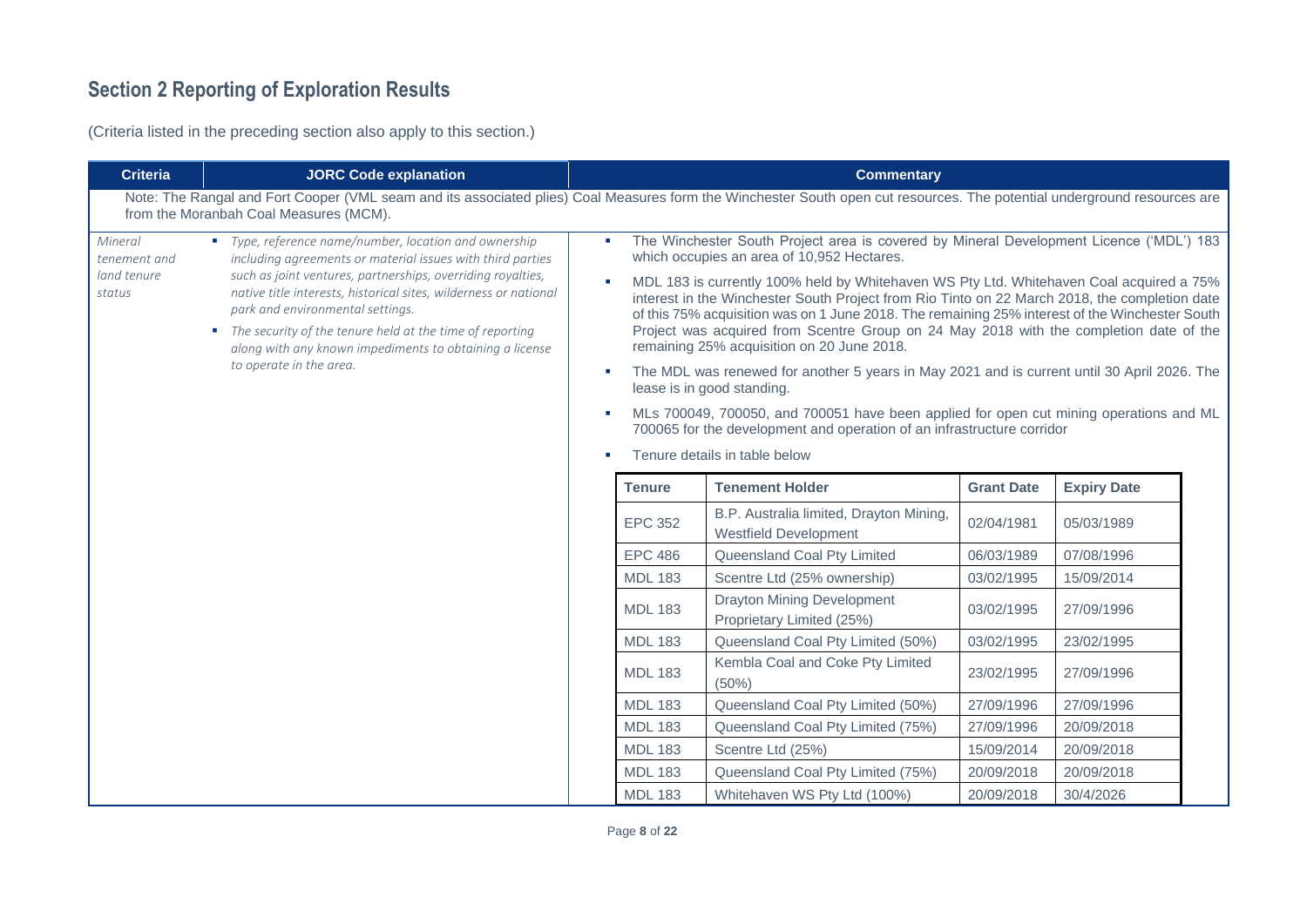| <b>Criteria</b>         | <b>JORC Code explanation</b>                                    |                               |                                                              | <b>Commentary</b>                   |                                                                                                                                                                                                                                                                                                                                                                                                                                                                                                                                                                                                                                                                                |  |
|-------------------------|-----------------------------------------------------------------|-------------------------------|--------------------------------------------------------------|-------------------------------------|--------------------------------------------------------------------------------------------------------------------------------------------------------------------------------------------------------------------------------------------------------------------------------------------------------------------------------------------------------------------------------------------------------------------------------------------------------------------------------------------------------------------------------------------------------------------------------------------------------------------------------------------------------------------------------|--|
|                         |                                                                 | ML700049                      | Whitehaven WS Pty Ltd (100%)                                 |                                     | Application lodged                                                                                                                                                                                                                                                                                                                                                                                                                                                                                                                                                                                                                                                             |  |
|                         |                                                                 | ML700050                      | Whitehaven WS Pty Ltd (100%)                                 |                                     | 14/06/2019                                                                                                                                                                                                                                                                                                                                                                                                                                                                                                                                                                                                                                                                     |  |
|                         |                                                                 | ML700051                      | Whitehaven WS Pty Ltd (100%)                                 |                                     |                                                                                                                                                                                                                                                                                                                                                                                                                                                                                                                                                                                                                                                                                |  |
|                         |                                                                 | ML700065                      | Whitehaven WS Pty Ltd (100%)                                 |                                     | Infrastructure ML;<br>Application lodged 03/09/2020                                                                                                                                                                                                                                                                                                                                                                                                                                                                                                                                                                                                                            |  |
| <b>Exploration done</b> | Acknowledgment and appraisal of exploration by other            |                               | The history of exploration is summarised in the table below. |                                     |                                                                                                                                                                                                                                                                                                                                                                                                                                                                                                                                                                                                                                                                                |  |
| by other parties        | parties.                                                        | <b>Exploration</b><br>Program | <b>Company</b>                                               | <b>Number</b><br>of<br><b>Holes</b> | <b>Type of Exploration</b>                                                                                                                                                                                                                                                                                                                                                                                                                                                                                                                                                                                                                                                     |  |
|                         |                                                                 | 1981-1982                     | <b>B.P. Coal Australia</b>                                   | 1032                                | 826 chip holes, 138 HQ core holes, 42<br>geotechnical holes, 18 large diameter<br>core holes, 8 bulk sample holes                                                                                                                                                                                                                                                                                                                                                                                                                                                                                                                                                              |  |
|                         |                                                                 | 2005                          | Rio Tinto Coal Australia                                     | 22                                  | 11 chip holes, 5 100 mm core holes, 6<br>200 mm core holes                                                                                                                                                                                                                                                                                                                                                                                                                                                                                                                                                                                                                     |  |
|                         |                                                                 | 2011                          | Rio Tinto Coal Australia                                     | 180                                 | 107 chip holes, 54 100 mm core holes, 9<br>200 mm core holes, 10 HQ core holes                                                                                                                                                                                                                                                                                                                                                                                                                                                                                                                                                                                                 |  |
|                         |                                                                 | 2013                          | Rio Tinto Coal Australia                                     | 6                                   | 6 cored holes (HQ and PQ diameter).<br>25km of 2D seismic survey lines                                                                                                                                                                                                                                                                                                                                                                                                                                                                                                                                                                                                         |  |
|                         |                                                                 | 2014                          | Rio Tinto Coal Australia                                     | 11                                  | 7 deep core holes (PQ diameter), 4<br>shallow core holes (100 mm), 35km of<br>2D seismic lines                                                                                                                                                                                                                                                                                                                                                                                                                                                                                                                                                                                 |  |
|                         |                                                                 | 2019                          | Whitehaven Coal                                              | 199                                 | 163 chip holes, 18 200 mm core holes,<br>18 100 mm core holes                                                                                                                                                                                                                                                                                                                                                                                                                                                                                                                                                                                                                  |  |
|                         |                                                                 | 2020                          | Whitehaven Coal                                              | 14                                  | 14 200 mm core holes                                                                                                                                                                                                                                                                                                                                                                                                                                                                                                                                                                                                                                                           |  |
|                         |                                                                 | 2021                          | Whitehaven Coal                                              | 41                                  | 3 100 mm core holes, 2 100mm Gas<br>holes, 36 chip holes                                                                                                                                                                                                                                                                                                                                                                                                                                                                                                                                                                                                                       |  |
| Geology                 | • Deposit type, geological setting and style of mineralisation. |                               | conglomerate, and tuffaceous bands.                          |                                     | Winchester South is located in Queensland near the township of Moranbah in the Central part<br>of the Bowen Basin which contains numerous important coal producing intervals in the Permian<br>stratigraphy. The sequences of economic interest for open cut mining include the Leichhardt<br>seams and the Vermont Upper seam of the late Permian Rangal Coal Measures as well as the<br>and Vermont Middle Lower seam of the Fort Cooper Coal Measure. The Goonyella Middle<br>seams of the Moranbah Coal Measures are potential targets for underground mining. The main<br>host-rock types of these sub-groups are sandstone, siltstone with minor stratigraphic layers of |  |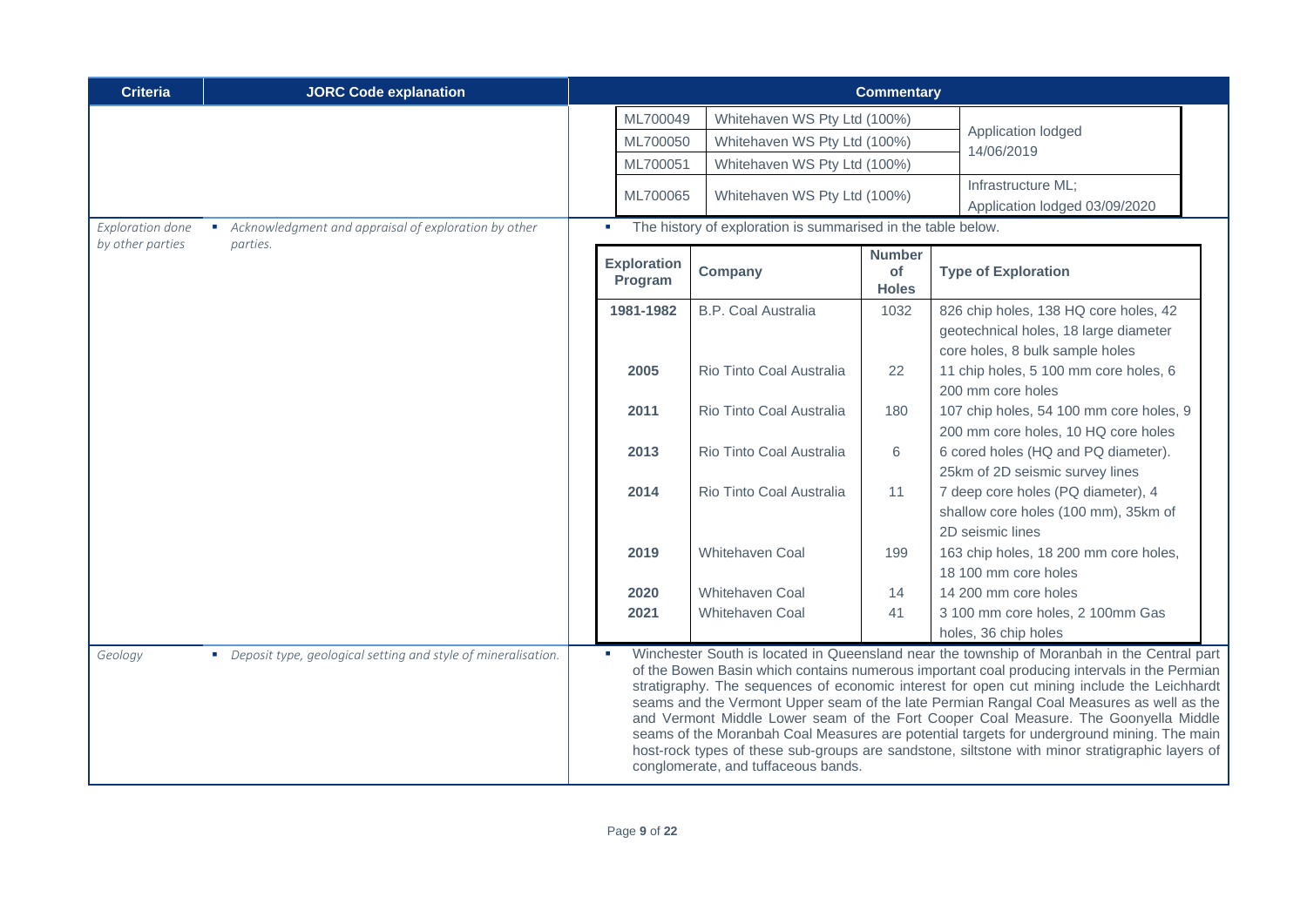| <b>Criteria</b>                 | <b>JORC Code explanation</b>                                                                                                                                                                                                                                         | <b>Commentary</b>                                                                                                                                                                                              |
|---------------------------------|----------------------------------------------------------------------------------------------------------------------------------------------------------------------------------------------------------------------------------------------------------------------|----------------------------------------------------------------------------------------------------------------------------------------------------------------------------------------------------------------|
|                                 |                                                                                                                                                                                                                                                                      | Structurally the deposit is dominated by the north-south Winchester Syncline which has been<br>itself affected by reverse and normal faulting.                                                                 |
|                                 |                                                                                                                                                                                                                                                                      | The open cut portion (Rangal and Fort Cooper seams) of the deposit is located within the<br>subcrops along the syncline margin.                                                                                |
| <b>Drillhole</b><br>Information | A summary of all information material to the<br>understanding of the exploration results including a<br>tabulation of the following information for all Material                                                                                                     | The table below provides a summary of drill holes in the project database.<br>m,                                                                                                                               |
|                                 | drillholes:                                                                                                                                                                                                                                                          | <b>Numbers of Holes Drilled</b>                                                                                                                                                                                |
|                                 | easting and northing of the drillhole collar                                                                                                                                                                                                                         | <b>Total</b><br>Geo-<br>Open<br><b>HQ/PQ</b><br><b>100 mm</b><br><b>200 mm</b><br>holes<br>technical                                                                                                           |
|                                 | elevation or RL (Reduced Level - elevation above sea<br>level in metres) of the drillhole collar                                                                                                                                                                     | No. of<br>1143<br>42<br>163<br>102<br>55<br>1505                                                                                                                                                               |
|                                 | dip and azimuth of the hole                                                                                                                                                                                                                                          | Holes                                                                                                                                                                                                          |
|                                 | down hole length and interception depth                                                                                                                                                                                                                              |                                                                                                                                                                                                                |
|                                 | hole length.                                                                                                                                                                                                                                                         |                                                                                                                                                                                                                |
|                                 | If the exclusion of this information is justified on the basis<br>that the information is not Material and this exclusion<br>does not detract from the understanding of the report, the<br>Competent Person should clearly explain why this is the<br>case.          |                                                                                                                                                                                                                |
| Data<br>aggregation<br>methods  | In reporting Exploration Results, weighting averaging<br>techniques, maximum and/or minimum grade truncations<br>(eg cutting of high grades) and cut-off grades are usually<br>Material and should be stated.                                                        | Ply samples taken at the rig were generally analysed for raw proximate analysis and combined<br>to create composites for washability and product coal analyses representing mineable seam<br>working sections. |
|                                 | • Where aggregate intercepts incorporate short lengths of<br>high grade results and longer lengths of low grade results,<br>the procedure used for such aggregation should be stated<br>and some typical examples of such aggregations should be<br>shown in detail. |                                                                                                                                                                                                                |
|                                 | • The assumptions used for any reporting of metal<br>equivalent values should be clearly stated.                                                                                                                                                                     |                                                                                                                                                                                                                |
| Relationship<br>between         | • These relationships are particularly important in the<br>reporting of Exploration Results.                                                                                                                                                                         | Based on drilling techniques and stratigraphy, the coal seam intercepts approximate the true<br>٠<br>coal thickness.                                                                                           |
| mineralisation<br>widths and    | If the geometry of the mineralisation with respect to the<br>drillhole angle is known, its nature should be reported.                                                                                                                                                |                                                                                                                                                                                                                |
| intercept lengths               | If it is not known and only the down hole lengths are<br>reported, there should be a clear statement to this effect<br>(eg 'down hole length, true width not known').                                                                                                |                                                                                                                                                                                                                |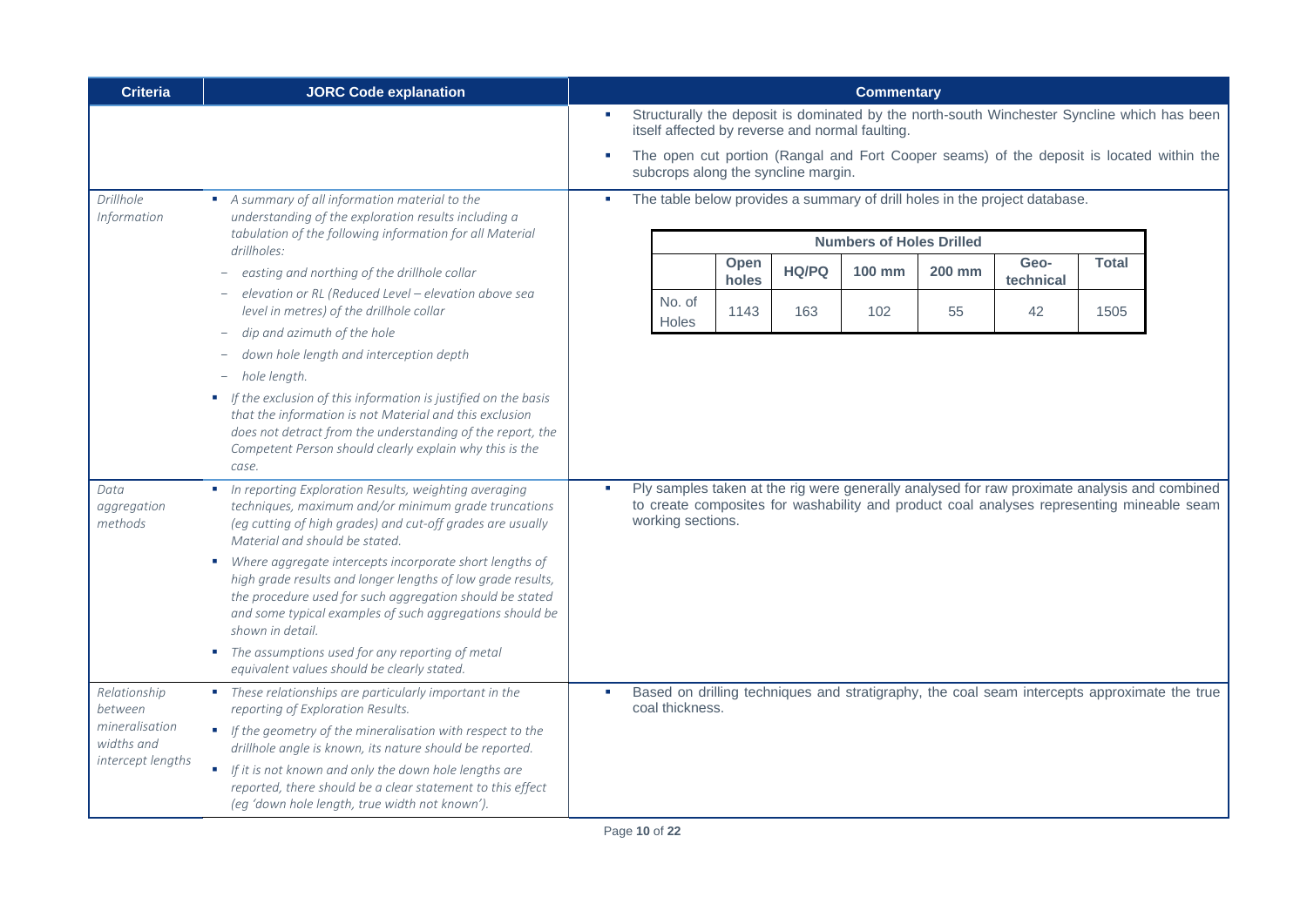| <b>Criteria</b>                          | <b>JORC Code explanation</b>                                                                                                                                                                                                                                                                                                                                                                                  | <b>Commentary</b>                                                                                                                                                                                                                                                                                                                                                                                                                                                                                                                                                                                                                   |
|------------------------------------------|---------------------------------------------------------------------------------------------------------------------------------------------------------------------------------------------------------------------------------------------------------------------------------------------------------------------------------------------------------------------------------------------------------------|-------------------------------------------------------------------------------------------------------------------------------------------------------------------------------------------------------------------------------------------------------------------------------------------------------------------------------------------------------------------------------------------------------------------------------------------------------------------------------------------------------------------------------------------------------------------------------------------------------------------------------------|
| Diagrams                                 | Appropriate maps and sections (with scales) and<br>tabulations of intercepts should be included for any<br>significant discovery being reported These should include,<br>but not be limited to a plan view of drillhole collar<br>locations and appropriate sectional views.                                                                                                                                  | Diagrams and maps representing seam structure, seam sections, seam quality, topography and<br>deposit location can be reviewed in the resources report.                                                                                                                                                                                                                                                                                                                                                                                                                                                                             |
| <b>Balanced</b><br>reporting             | • Where comprehensive reporting of all Exploration Results<br>is not practicable, representative reporting of both low and<br>high grades and/or widths should be practiced to avoid<br>misleading reporting of Exploration Results.                                                                                                                                                                          | Comprehensive reporting of the exploration results is provided in the resources report.                                                                                                                                                                                                                                                                                                                                                                                                                                                                                                                                             |
| Other<br>substantive<br>exploration data | Other exploration data, if meaningful and material, should<br>m.<br>be reported including (but not limited to): geological<br>observations; geophysical survey results; geochemical<br>survey results; bulk samples - size and method of<br>treatment; metallurgical test results; bulk density,<br>groundwater, geotechnical and rock characteristics;<br>potential deleterious or contaminating substances. | In addition to drilling, approximately 60km of 2D seismic survey lines have been completed to<br><b>CO</b><br>identify seam structures including faults, folds, and possible igneous intrusions that may affect<br>the target coal seams.                                                                                                                                                                                                                                                                                                                                                                                           |
| Further work                             | • The nature and scale of planned further work (eg tests for<br>lateral extensions or depth extensions or large-scale step-<br>out drilling).<br>Diagrams clearly highlighting the areas of possible<br>m.<br>extensions, including the main geological interpretations<br>and future drilling areas, provided this information is not<br>commercially sensitive.                                             | Suggested further work to improve the understanding of the extent and understanding of the<br>deposit could include the following;<br>Conduct additional 2D seismic surveys and possibly 3D seismic at a later stage.<br>$\circ$<br>Further washability, product specifications or coke test studies at pilot scale<br>$\bigcirc$<br>Further drilling of lox/sub-crop holes to increase confidence in the extent of near-<br>$\circ$<br>surface fresh coal.<br>Further drilling of holes targeting the Moranbah seams to upgrade current "Inferred"<br>$\circ$<br>resources to "Indicated" and to obtain detailed washability data. |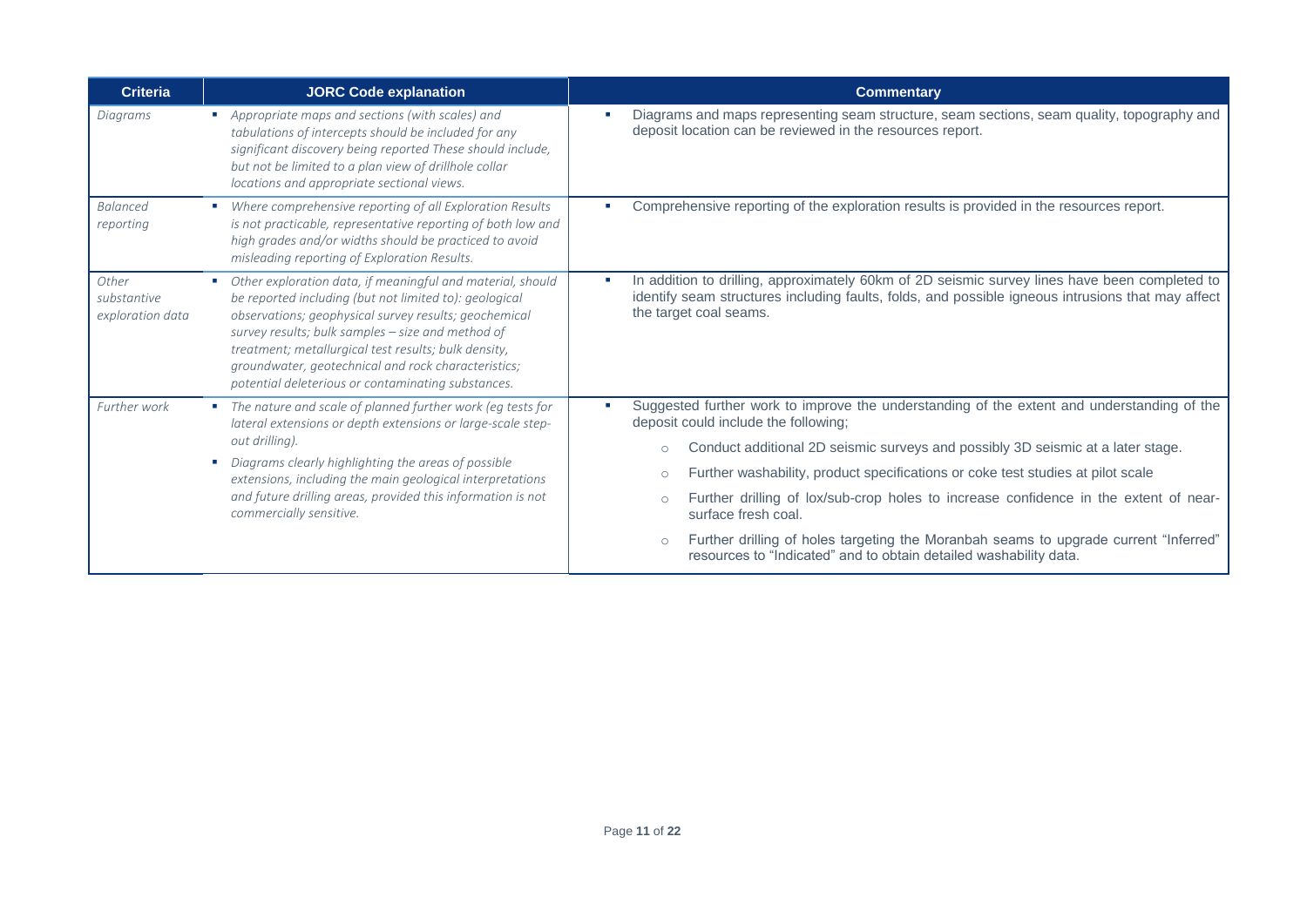## **Section 3 Estimation and Reporting of Mineral Resources**

(Criteria listed in Section 1, and where relevant in Section 2, also apply to this section.)

| <b>Criteria</b>              | <b>JORC Code explanation</b>                                                                                                                                                                                                                                                                                                                                                                                          | <b>Commentary</b>                                                                                                                                                                                                                                                                                                                                                                                                                                                                                                                                                                                                                                                       |
|------------------------------|-----------------------------------------------------------------------------------------------------------------------------------------------------------------------------------------------------------------------------------------------------------------------------------------------------------------------------------------------------------------------------------------------------------------------|-------------------------------------------------------------------------------------------------------------------------------------------------------------------------------------------------------------------------------------------------------------------------------------------------------------------------------------------------------------------------------------------------------------------------------------------------------------------------------------------------------------------------------------------------------------------------------------------------------------------------------------------------------------------------|
|                              | are from the Moranbah Coal Measures (MCM).                                                                                                                                                                                                                                                                                                                                                                            | Note: The Rangal and Fort Cooper (VML seam and its associated plies) Coal Measures form the Winchester South open cut resources. The potential underground resources                                                                                                                                                                                                                                                                                                                                                                                                                                                                                                    |
| Database<br>integrity        | • Measures taken to ensure that data has not been<br>corrupted by, for example, transcription or keying errors,<br>between its initial collection and its use for Mineral<br>Resource estimation purposes.<br>Data validation procedures used.<br><b>COL</b>                                                                                                                                                          | Rangal and Fort Cooper Seams:<br>Data was validated at the drill site and also prior to loading into the database by the responsible<br>m.<br>geologist.<br>All drill hole data securely stored in Whitehaven's database, with regular back-ups.<br>Lithological logs and coal intersection depths were reconciled with wireline logs.<br>Coal quality data were cross-checked against lab reports and sample depths were correlated<br>with the lithological database<br>The database contains automated validation processes which were activated during data loading<br>and to prevent un-validated data being loaded.                                               |
|                              |                                                                                                                                                                                                                                                                                                                                                                                                                       | The drill hole database has been validated before loaded into the geological model.                                                                                                                                                                                                                                                                                                                                                                                                                                                                                                                                                                                     |
| Site visits                  | • Comment on any site visits undertaken by the Competent<br>Person and the outcome of those visits.<br>If no site visits have been undertaken indicate why this is<br>the case.                                                                                                                                                                                                                                       | The CP has not undertaken a site visit however has extensive knowledge of the area and coal<br>a.<br>seams within the project. The CP has worked on various projects nearby the Winchester South<br>Coal Project and therefore knowledge of the project is sufficient enough for reporting purposes.                                                                                                                                                                                                                                                                                                                                                                    |
| Geological<br>interpretation | • Confidence in (or conversely, the uncertainty of) the<br>geological interpretation of the mineral deposit.<br>• Nature of the data used and of any assumptions made.<br>• The effect, if any, of alternative interpretations on Mineral<br>Resource estimation.<br>• The use of geology in guiding and controlling Mineral<br>Resource estimation.<br>• The factors affecting continuity both of grade and geology. | The deposit is well understood due to the volume of exploration drilling undertaken, supported<br>٠<br>by seismic survey lines.<br>The deposit is defined by a structural syncline and two major fault systems (Isaac and New<br>Chum). The confidence in the current geological interpretation is considered high.<br>1,069 drill holes and 263 coal quality holes were used in the geological model across the deposit<br>provide good control on structure and coal quality trends of the Rangal and Fort Cooper seams.<br>13 cored holes were drilled into the western parts of the Moranbah Coal Measures and are<br>considered sufficient for Inferred resources. |
| <b>Dimensions</b>            | • The extent and variability of the Mineral Resource<br>expressed as length (along strike or otherwise), plan width,<br>and depth below surface to the upper and lower limits of<br>the Mineral Resource.                                                                                                                                                                                                             | The Rangal and Fort Cooper seams resources trends ~15 km northwest-southeast following the<br>Winchester South syncline and is ~6km wide at its maximum. The seams' depth below<br>topography is generally less than 150 m.<br>The Moranbah Coal Measures resource in the south-west of the project area trends northwest-<br>southeast for $\sim$ 10 km with a width of $\sim$ 3 km and a depth from $\sim$ 400 m to $\sim$ 650 m below the<br>topographic surface for the Moranbah Coal Measures seams.                                                                                                                                                               |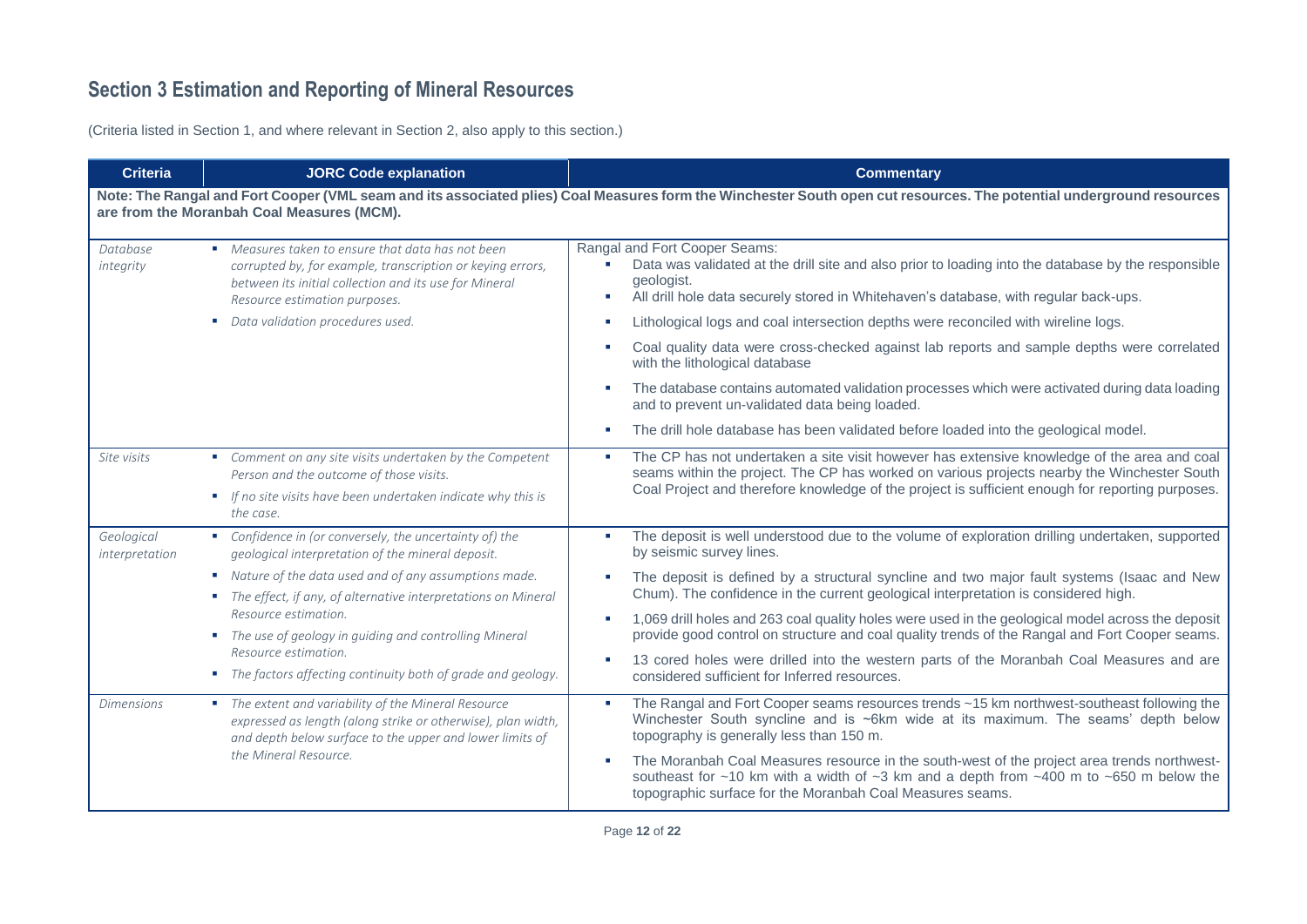| <b>Criteria</b>                                  | <b>JORC Code explanation</b>                                                                                                                                                                                                                                                                                                                                                                                                                                                                                                                                                                                                                                                                                                                                                                                                                                                                                                                                                                                                                                                                                                                                                                                                          | <b>Commentary</b>                                                                                                                                                                                                                                                                                                                                                                                                                                                                                                                                                                                                                                                                                                                                                                                                                                                                                                                                                                                                                                                                                                                                                                                 |
|--------------------------------------------------|---------------------------------------------------------------------------------------------------------------------------------------------------------------------------------------------------------------------------------------------------------------------------------------------------------------------------------------------------------------------------------------------------------------------------------------------------------------------------------------------------------------------------------------------------------------------------------------------------------------------------------------------------------------------------------------------------------------------------------------------------------------------------------------------------------------------------------------------------------------------------------------------------------------------------------------------------------------------------------------------------------------------------------------------------------------------------------------------------------------------------------------------------------------------------------------------------------------------------------------|---------------------------------------------------------------------------------------------------------------------------------------------------------------------------------------------------------------------------------------------------------------------------------------------------------------------------------------------------------------------------------------------------------------------------------------------------------------------------------------------------------------------------------------------------------------------------------------------------------------------------------------------------------------------------------------------------------------------------------------------------------------------------------------------------------------------------------------------------------------------------------------------------------------------------------------------------------------------------------------------------------------------------------------------------------------------------------------------------------------------------------------------------------------------------------------------------|
| <b>Estimation and</b><br>modelling<br>techniques | • The nature and appropriateness of the estimation<br>technique(s) applied and key assumptions, including<br>treatment of extreme grade values, domaining,<br>interpolation parameters and maximum distance of<br>extrapolation from data points. If a computer assisted<br>estimation method was chosen include a description of<br>computer software and parameters used.<br>• The availability of check estimates, previous estimates<br>and/or mine production records and whether the Mineral<br>Resource estimate takes appropriate account of such data.<br>• The assumptions made regarding recovery of by-products.<br>Estimation of deleterious elements or other non-grade<br>variables of economic significance (eg sulphur for acid<br>mine drainage characterisation).<br>In the case of block model interpolation, the block size in<br>relation to the average sample spacing and the search<br>employed.<br>Any assumptions behind modelling of selective mining<br>units.<br>Any assumptions about correlation between variables.<br>• Description of how the geological interpretation was used<br>to control the Resource estimates.<br>• Discussion of basis for using or not using grade cutting or<br>capping. | After exclusion of duplicate or unreliable holes, 1,069 of the 1,505 holes in the drill hole database<br>were used in the Rangal and Fort Cooper seams model. This includes 263 coal quality holes.<br>Excluded holes were mainly either duplicates or were unreliable.<br>13 drill holes were used to generate the MCM model.<br>The Rangal and Fort Cooper seams were modelled in the Vulcan software package. The MCM<br>seams in the Minescape Stratmodel software package. Details of the estimation techniques are<br>given in the resource report.<br>The Rangal and Fort Cooper seam model has been updated with the 2021 drilling results by<br>Whitehaven in 2022.<br>No holes have been drilled into the MCM since 2014. The geological model generated in 2015<br>is still the latest MCM model.<br>Details of the geological models is provided in the Winchester South resource report.<br>Xenith has reviewed both geological models and:<br>Worked with Whitehaven personnel to estimate the Rangal and Fort Cooper seams<br>$\circ$<br>coal resources and<br>Estimated the MCM seams resources.<br>$\circ$<br>The resource estimates were reconciled against previous estimates. |
|                                                  | • The process of validation, the checking process used, the<br>comparison of model data to drillhole data, and use of<br>reconciliation data if available.                                                                                                                                                                                                                                                                                                                                                                                                                                                                                                                                                                                                                                                                                                                                                                                                                                                                                                                                                                                                                                                                            |                                                                                                                                                                                                                                                                                                                                                                                                                                                                                                                                                                                                                                                                                                                                                                                                                                                                                                                                                                                                                                                                                                                                                                                                   |
| Moisture                                         | • Whether the tonnages are estimated on a dry basis or with<br>natural moisture, and the method of determination of the<br>moisture content.                                                                                                                                                                                                                                                                                                                                                                                                                                                                                                                                                                                                                                                                                                                                                                                                                                                                                                                                                                                                                                                                                          | Resources were estimated on an in-situ basis. The in-situ relative density was calculated using<br>the Preston and Sanders method with an in-situ moisture of 5.5% for the Rangal and Fort Cooper<br>seams and 5% for the MCM seams.                                                                                                                                                                                                                                                                                                                                                                                                                                                                                                                                                                                                                                                                                                                                                                                                                                                                                                                                                              |
| Cut-off<br>parameters                            | • The basis of the adopted cut-off grade(s) or quality<br>parameters applied.                                                                                                                                                                                                                                                                                                                                                                                                                                                                                                                                                                                                                                                                                                                                                                                                                                                                                                                                                                                                                                                                                                                                                         | No cut-off parameters have been applied to the Rangal and Fort Cooper seams resource model<br>regarding depth. The majority of the modelled coal exists within 150 m depth from surface<br>The MCM resources have been limited to a maximum depth of 650 m.<br>Some of the Rangal and Fort Cooper coal plies (L2BC and VML) exceed 50% ash which is<br>usually regarded as maximum limit for coal (resources). These high ash plies are very low<br>yielding but have very favourable coking coal properties after coal processing.                                                                                                                                                                                                                                                                                                                                                                                                                                                                                                                                                                                                                                                               |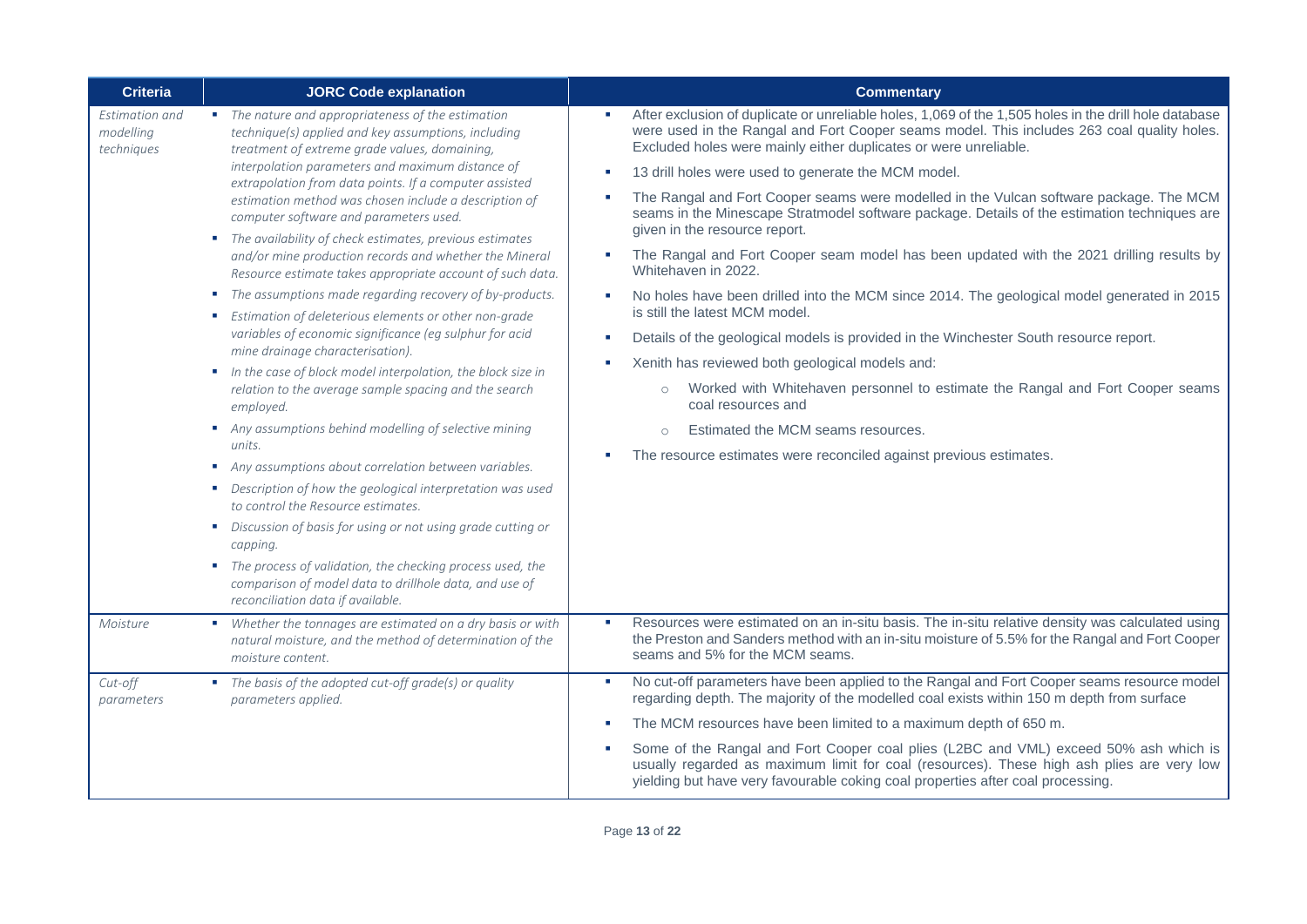| <b>Criteria</b>                                                                                                                                                                                                                                                                                                                                                                          | <b>JORC Code explanation</b>                                                                                                                                                                                                      | <b>Commentary</b>                                                                                                                                                                                                                                                                                                                                         |
|------------------------------------------------------------------------------------------------------------------------------------------------------------------------------------------------------------------------------------------------------------------------------------------------------------------------------------------------------------------------------------------|-----------------------------------------------------------------------------------------------------------------------------------------------------------------------------------------------------------------------------------|-----------------------------------------------------------------------------------------------------------------------------------------------------------------------------------------------------------------------------------------------------------------------------------------------------------------------------------------------------------|
|                                                                                                                                                                                                                                                                                                                                                                                          |                                                                                                                                                                                                                                   | Xenith conducted an internal review that led to an analysis of Question 13 in the Appendix of the<br>Guidelines for the Estimation and Classification of Coal Resources 2014 regarding "Can material<br>more than 50% raw ash be estimated as coal?"                                                                                                      |
|                                                                                                                                                                                                                                                                                                                                                                                          |                                                                                                                                                                                                                                   | The guidelines reference the international standard ISO11760-2005 which states "material with<br>a raw ash value of more than 50% is described as either non-coal or shale", it continues to<br>reference that "in cases where the bulk of the Resource has a raw ash >50% the rationale for<br>reasonable prospects should be detailed including yield." |
|                                                                                                                                                                                                                                                                                                                                                                                          |                                                                                                                                                                                                                                   | Recent detailed liberation, economic mineability and market potential studies indicate that the<br>L2BC and the VML plies can be mined economically and should therefore, in the view of the<br>Competent Person, be classified as resources.                                                                                                             |
|                                                                                                                                                                                                                                                                                                                                                                                          |                                                                                                                                                                                                                                   | The resources for the Rangal and Fort Cooper seams are limited in area by the following<br>parameters:                                                                                                                                                                                                                                                    |
|                                                                                                                                                                                                                                                                                                                                                                                          |                                                                                                                                                                                                                                   | In the north-western portion of the deposit, the resource is limited by the MDL property<br>$\circ$<br>boundary                                                                                                                                                                                                                                           |
|                                                                                                                                                                                                                                                                                                                                                                                          |                                                                                                                                                                                                                                   | The resource is split by a rail corridor in the northern part of the project. A 50 m buffer<br>$\circ$<br>each side of the railway has been defined.                                                                                                                                                                                                      |
|                                                                                                                                                                                                                                                                                                                                                                                          |                                                                                                                                                                                                                                   | In the south-eastern portion of the deposit, the resource has been limited by the MDL<br>$\circ$<br>property boundary.                                                                                                                                                                                                                                    |
|                                                                                                                                                                                                                                                                                                                                                                                          |                                                                                                                                                                                                                                   | In the central portions of the deposit, the northern and central extents have been limited<br>$\circ$<br>by the subcrop lines.                                                                                                                                                                                                                            |
|                                                                                                                                                                                                                                                                                                                                                                                          |                                                                                                                                                                                                                                   | Apart from the depth limit, the resource for the Moranbah seams are limited by the following<br>parameters:                                                                                                                                                                                                                                               |
|                                                                                                                                                                                                                                                                                                                                                                                          |                                                                                                                                                                                                                                   | The Isaac Thrust Fault limits the eastern extent of the resource.<br>$\circ$                                                                                                                                                                                                                                                                              |
|                                                                                                                                                                                                                                                                                                                                                                                          |                                                                                                                                                                                                                                   | The MDL property boundary limits the resource along the western portion of deposit.<br>$\circ$                                                                                                                                                                                                                                                            |
| Mining factors<br>or assumptions                                                                                                                                                                                                                                                                                                                                                         | Assumptions made regarding possible mining methods,<br>minimum mining dimensions and internal (or, if applicable,<br>external) mining dilution. It is always necessary as part of                                                 | Development of the Rangal and Fort Cooper seams resource has assumed mining using<br>standard large scale mining equipment. The mining method is assumed to include overburden<br>removal via conventional truck and shovel as per neighbouring deposits in the region.                                                                                   |
| the process of determining reasonable prospects for<br>eventual economic extraction to consider potential mining<br>methods, but the assumptions made regarding mining<br>methods and parameters when estimating Mineral<br>Resources may not always be rigorous. Where this is the<br>case, this should be reported with an explanation of the<br>basis of the mining assumptions made. | The MCM seams are assumed to be mined by underground methods, likely to be longwall<br>supported by continuous miners.                                                                                                            |                                                                                                                                                                                                                                                                                                                                                           |
| Metallurgical<br>factors or<br>assumptions                                                                                                                                                                                                                                                                                                                                               | • The basis for assumptions or predictions regarding<br>metallurgical amenability. It is always necessary as part of<br>the process of determining reasonable prospects for<br>eventual economic extraction to consider potential | It is assumed that a combination of density separation and fines flocculation processes would<br>be applicable for the processing of Winchester South coal.                                                                                                                                                                                               |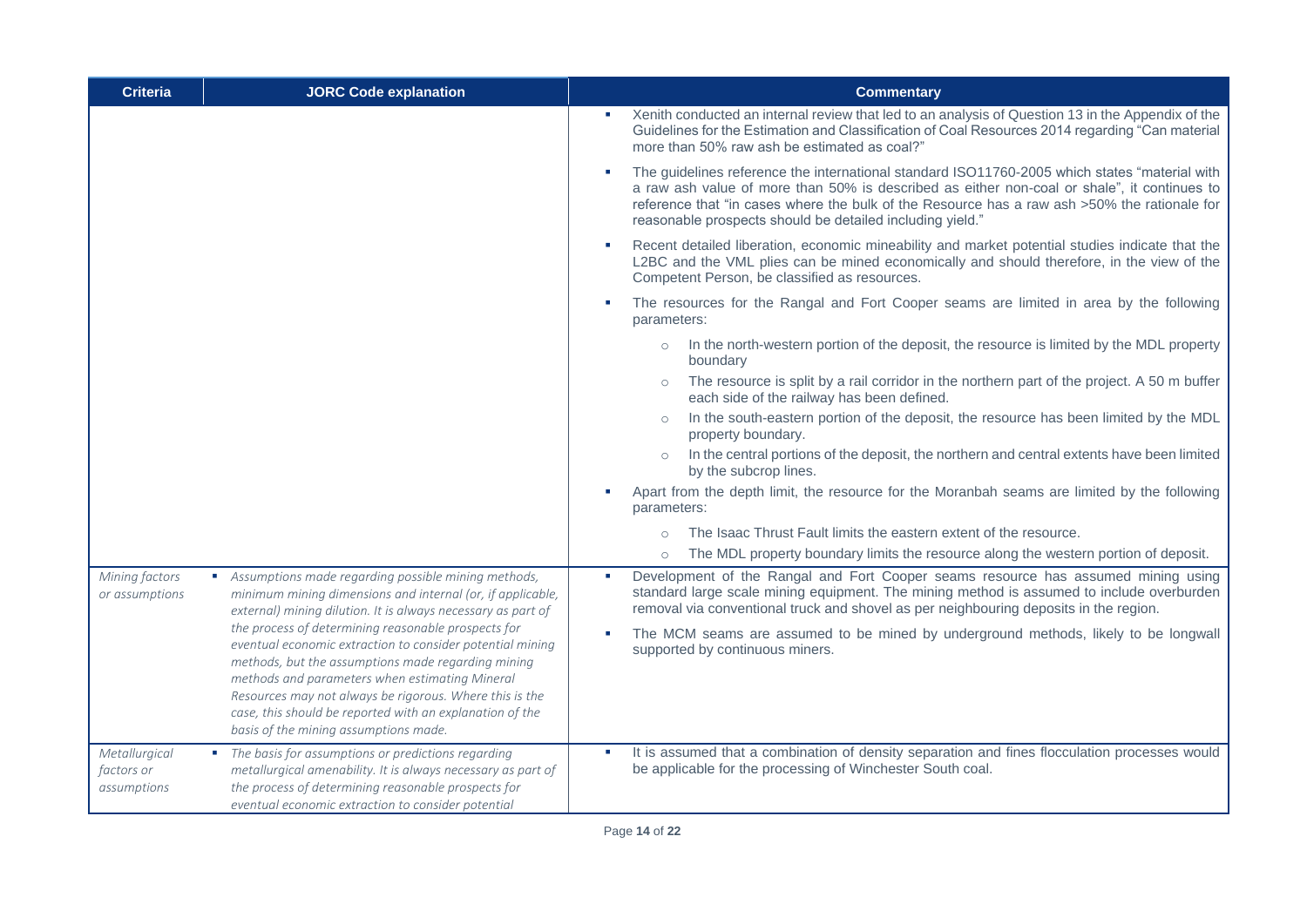| <b>Criteria</b>                            | <b>JORC Code explanation</b>                                                                                                                                                                                                                                                                                                                                                                                                                                                                                                                                                                                                                                                                                     | <b>Commentary</b>                                                                                                                                                                                                                                                                                                                                                                       |
|--------------------------------------------|------------------------------------------------------------------------------------------------------------------------------------------------------------------------------------------------------------------------------------------------------------------------------------------------------------------------------------------------------------------------------------------------------------------------------------------------------------------------------------------------------------------------------------------------------------------------------------------------------------------------------------------------------------------------------------------------------------------|-----------------------------------------------------------------------------------------------------------------------------------------------------------------------------------------------------------------------------------------------------------------------------------------------------------------------------------------------------------------------------------------|
|                                            | metallurgical methods, but the assumptions regarding<br>metallurgical treatment processes and parameters made<br>when reporting Mineral Resources may not always be<br>rigorous. Where this is the case, this should be reported<br>with an explanation of the basis of the metallurgical<br>assumptions made.                                                                                                                                                                                                                                                                                                                                                                                                   | Test work has been undertaken to better understand the washability characteristics of the<br>various Rangal and Fort Cooper seams with a focus on their size distribution given the vitrinite<br>macerals report to the finer fractions.<br>Further work is required to better understand the washability characteristics of the MCM seams.                                             |
| Environmental<br>factors or<br>assumptions | Assumptions made regarding possible waste and process<br>residue disposal options. It is always necessary as part of<br>the process of determining reasonable prospects for<br>eventual economic extraction to consider the potential<br>environmental impacts of the mining and processing<br>operation. While at this stage the determination of<br>potential environmental impacts, particularly for a<br>greenfields project, may not always be well advanced, the<br>status of early consideration of these potential<br>environmental impacts should be reported. Where these<br>aspects have not been considered this should be reported<br>with an explanation of the environmental assumptions<br>made. | Environmental studies are currently underway as part of the EIS process.<br>No issues are expected that would impact on the resource estimate at this point.                                                                                                                                                                                                                            |
| <b>Bulk density</b>                        | • Whether assumed or determined. If assumed, the basis for<br>the assumptions. If determined, the method used, whether<br>wet or dry, the frequency of the measurements, the<br>nature, size and representativeness of the samples.<br>• The bulk density for bulk material must have been<br>measured by methods that adequately account for void<br>spaces (vugs, porosity, etc), moisture and differences<br>between rock and alteration zones within the deposit.<br>Discuss assumptions for bulk density estimates used in the<br><b>B</b><br>evaluation process of the different materials.                                                                                                                | Resources were estimated on an in-situ basis. The in-situ relative density was calculated using<br>×<br>the Preston and Sanders method with an in-situ moisture of 5.5% for the Rangal and Fort Cooper<br>seams and 5% for the MCM seams<br>No other bulk density has been used.                                                                                                        |
| Classification                             | • The basis for the classification of the Mineral Resources<br>into varying confidence categories.<br>• Whether appropriate account has been taken of all<br>relevant factors (ie relative confidence in tonnage/grade<br>estimations, reliability of input data, confidence in<br>continuity of geology and metal values, quality, quantity<br>and distribution of the data).<br>• Whether the result appropriately reflects the Competent<br>Person's view of the deposit.                                                                                                                                                                                                                                     | Resources have been classified from valid Points of Observations (PoO) and distances between<br>m,<br>PoOs<br>PoOs are cored holes with:<br>Coal recovery >95% for Rangal and Fort Cooper seams or >90% for Moranbah Coal<br>$\circ$<br>Measures seams<br>Surveyed location<br>$\circ$<br>Lithological log<br>$\circ$<br>Geophysical log<br>$\circ$<br>Raw coal quality data<br>$\circ$ |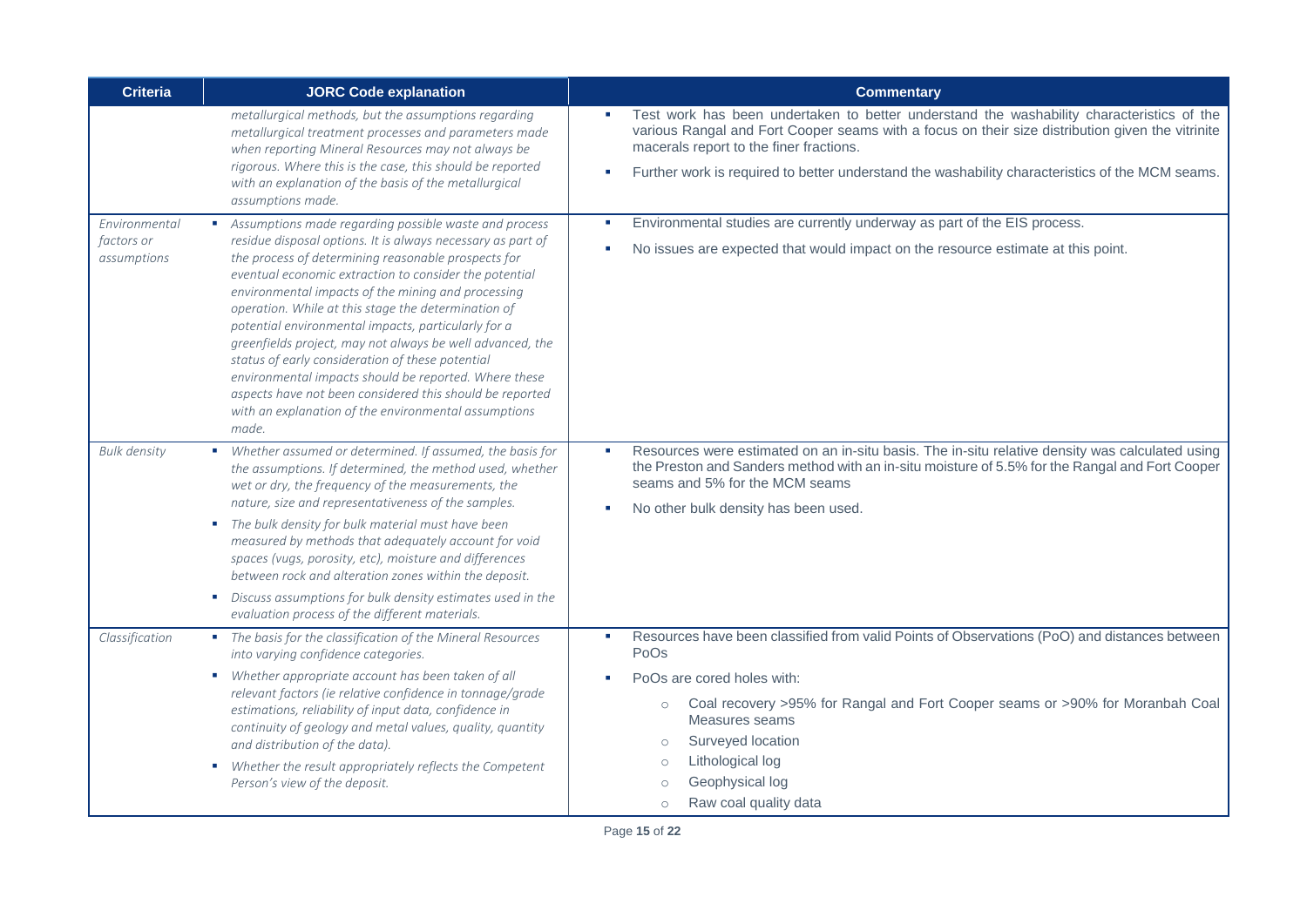| <b>Criteria</b>                                      | <b>JORC Code explanation</b>                                                                                                                                                                                                                                                                                                                                                                                                                                                                                                                                                                                                                                                                                                                                                                                                                                                                                                                                                   | <b>Commentary</b>                                                                                                                                                                                                                                                                                                                                                                                                                                                                                                                                                                              |
|------------------------------------------------------|--------------------------------------------------------------------------------------------------------------------------------------------------------------------------------------------------------------------------------------------------------------------------------------------------------------------------------------------------------------------------------------------------------------------------------------------------------------------------------------------------------------------------------------------------------------------------------------------------------------------------------------------------------------------------------------------------------------------------------------------------------------------------------------------------------------------------------------------------------------------------------------------------------------------------------------------------------------------------------|------------------------------------------------------------------------------------------------------------------------------------------------------------------------------------------------------------------------------------------------------------------------------------------------------------------------------------------------------------------------------------------------------------------------------------------------------------------------------------------------------------------------------------------------------------------------------------------------|
|                                                      |                                                                                                                                                                                                                                                                                                                                                                                                                                                                                                                                                                                                                                                                                                                                                                                                                                                                                                                                                                                | Three resource categories have been identified depending on the level of confidence in the seam<br>structure and continuity as well as the level of variability in the coal quality data, in accordance<br>with the JORC Code.                                                                                                                                                                                                                                                                                                                                                                 |
|                                                      |                                                                                                                                                                                                                                                                                                                                                                                                                                                                                                                                                                                                                                                                                                                                                                                                                                                                                                                                                                                | A geostatistical analysis (DHSA) of the Rangal and Fort Cooper seams thickness and raw ash<br>content has been undertaken to determine the spacing between PoOs for the different resource<br>categories.                                                                                                                                                                                                                                                                                                                                                                                      |
|                                                      |                                                                                                                                                                                                                                                                                                                                                                                                                                                                                                                                                                                                                                                                                                                                                                                                                                                                                                                                                                                | The Rangal and Fort Cooper seams spacing generally used was:                                                                                                                                                                                                                                                                                                                                                                                                                                                                                                                                   |
|                                                      |                                                                                                                                                                                                                                                                                                                                                                                                                                                                                                                                                                                                                                                                                                                                                                                                                                                                                                                                                                                | 600 m for Measured.<br>$\circ$<br>1,050 m for Indicated, and<br>$\circ$<br>2,200 m for Inferred<br>$\circ$<br>but for the L1A1/2 and L2BC seams, which used 400, 700 and 1,200 m respectively<br>The MCM seams used a nominal spacing of:                                                                                                                                                                                                                                                                                                                                                      |
|                                                      |                                                                                                                                                                                                                                                                                                                                                                                                                                                                                                                                                                                                                                                                                                                                                                                                                                                                                                                                                                                | 500 m for Measured<br>$\circ$<br>1,000 m for Indicated, and<br>$\circ$<br>4.000 m for Inferred.<br>$\circ$<br>The resulting resource categories polygons were reviewed by the CP before resources were<br>estimated.                                                                                                                                                                                                                                                                                                                                                                           |
| Audits or reviews                                    | • The results of any audits or reviews of Mineral Resource<br>estimates.                                                                                                                                                                                                                                                                                                                                                                                                                                                                                                                                                                                                                                                                                                                                                                                                                                                                                                       | No formal audits have been completed on this Resource Estimate.                                                                                                                                                                                                                                                                                                                                                                                                                                                                                                                                |
| Discussion of<br>relative<br>accuracy/<br>confidence | • Where appropriate a statement of the relative accuracy<br>and confidence level in the Mineral Resource estimate<br>using an approach or procedure deemed appropriate by<br>the Competent Person. For example, the application of<br>statistical or geostatistical procedures to quantify the<br>relative accuracy of the resource within stated confidence<br>limits, or, if such an approach is not deemed appropriate, a<br>qualitative discussion of the factors that could affect the<br>relative accuracy and confidence of the estimate.<br>• The statement should specify whether it relates to global<br>or local estimates, and, if local, state the relevant<br>tonnages, which should be relevant to technical and<br>economic evaluation. Documentation should include<br>assumptions made and the procedures used.<br>These statements of relative accuracy and confidence of<br>٠<br>the estimate should be compared with production data,<br>where available. | The CP has reviewed the geological data and the geological models as well as the resource<br>estimation processes.<br>A geostatistical analysis (DHSA) has been undertaken for the Rangal and Fort Cooper seams<br>resource classifications.<br>The Rangal and Fort Cooper seams geostatistical analysis reported relative accuracy of ±10%<br>for Measured resources, ±20% for Indicated resources, and ±50% for Inferred resources.<br>No geostatistical analysis was carried out the MCM resources. The classification of all resources<br>as Inferred resources is considered appropriate. |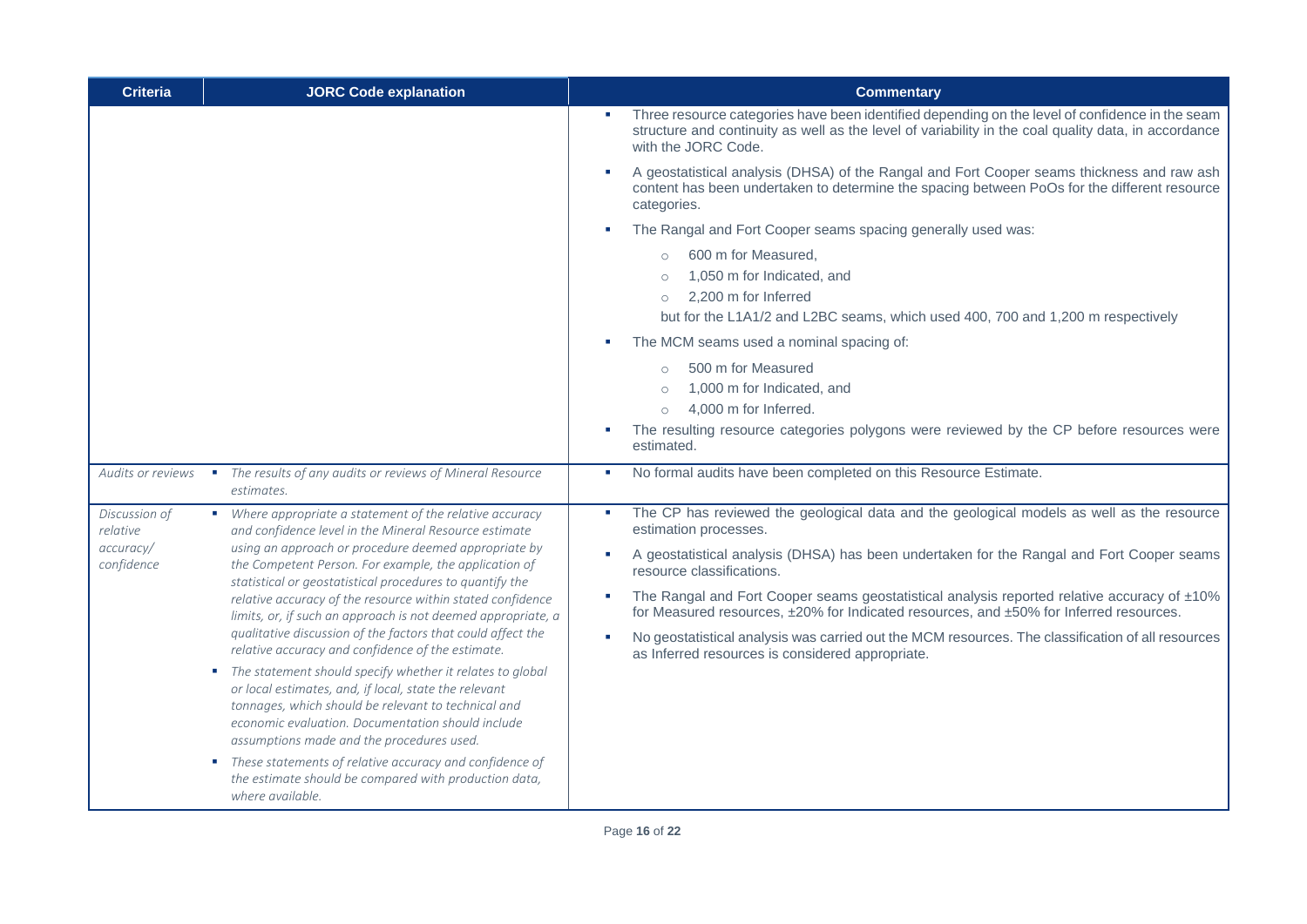### **Section 4 Estimation and Reporting of Ore Reserves**

The completed Section 4 checklist is in response to mine planning work completed for the Winchester South Reserves Report performed by Competent Person Mr Doug Sillar on behalf of RPM. (Criteria listed in Section 1, and where relevant in Sections 2 and 3, also apply to this section.)

| <b>Criteria</b>                                                   | <b>JORC Code explanation</b>                                                                                                                                                                                                                                                                                                                                                                                                                                                           | <b>Commentary</b>                                                                                                                                                                                                                                                                                                                                                                                                                                                                                                                                                                                                                                                         |
|-------------------------------------------------------------------|----------------------------------------------------------------------------------------------------------------------------------------------------------------------------------------------------------------------------------------------------------------------------------------------------------------------------------------------------------------------------------------------------------------------------------------------------------------------------------------|---------------------------------------------------------------------------------------------------------------------------------------------------------------------------------------------------------------------------------------------------------------------------------------------------------------------------------------------------------------------------------------------------------------------------------------------------------------------------------------------------------------------------------------------------------------------------------------------------------------------------------------------------------------------------|
| Mineral Resource<br>estimate for<br>conversion to Ore<br>Reserves | Description of the Mineral Resource estimate used as a<br>×<br>basis for the conversion to an Ore Reserve.<br>×.<br>Clear statement as to whether the Mineral Resources are<br>reported additional to, or inclusive of, the Ore Reserves.                                                                                                                                                                                                                                              | The Mineral Resource estimate used as the basis for this Coal Reserves Statement is described<br>in the document "Winchester South Project Resource Estimate", April 2022, prepared by Mr. Troy<br>Turner. The Competent Person, Mr. Turner, has sufficient expertise that is relevant to the style of<br>mineralisation and type of deposit and activity to qualify as a Competent Person as specified<br>under the JORC Code and is a member of the Australian Institute of Mining and Metallurgy.<br>The Resources Statement was compiled in accordance with The JORC Code 2012 Edition.<br>r.<br>The Coal Resources reported are inclusive of the Coal Reserves.<br>× |
| Site visits                                                       | Comment on any site visits undertaken by the Competent<br>$\mathbf{m}$<br>Person and the outcome of those visits.<br>If no site visits have been undertaken indicate why this is<br>$\mathbf{u}$<br>the case.                                                                                                                                                                                                                                                                          | The Reserves Competent Person ("CP") has not visited the site as it is currently a Greenfield site.<br>×                                                                                                                                                                                                                                                                                                                                                                                                                                                                                                                                                                  |
| Study status                                                      | The type and level of study undertaken to enable Mineral<br>$\mathcal{H}$<br>Resources to be converted to Ore Reserves.<br>The Code requires that a study to at least Pre-Feasibility<br>٠<br>Study level has been undertaken to convert Mineral<br>Resources to Ore Reserves. Such studies will have been<br>carried out and will have determined a mine plan that is<br>technically achievable and economically viable, and that<br>material Modifying Factors have been considered. | WHC with input from various technical experts has completed a Pre-Feasibility Study for the<br>Project in December 2020. The Competent Person for Reserves is satisfied that the study meets<br>the technical requirements of a Pre-Feasibility Study.<br>The life of mine plan including cost updates was updated in 2021 (FS 3A) and in 2022 based on<br>the 2022 JORC Resources model.<br>WHC has commenced work on the Winchester South Feasibility Study.<br>T,                                                                                                                                                                                                      |
| Cut-off<br>parameters                                             | The basis of the cut-off grade(s) or quality parameters<br>$\mathbf{m}$<br>applied.                                                                                                                                                                                                                                                                                                                                                                                                    | No ash cut off has been applied to the Resource model classification.<br>٠                                                                                                                                                                                                                                                                                                                                                                                                                                                                                                                                                                                                |
| Mining factors or<br>assumptions                                  | The method and assumptions used as reported in the Pre-<br>Feasibility or Feasibility Study to convert the Mineral<br>Resource to an Ore Reserve (i.e. either by application of<br>appropriate factors by optimisation or by preliminary or<br>detailed design).                                                                                                                                                                                                                       | Pit limits were determined using the Minex Pit Optimiser software as part the PFS. The software<br>produces a series of nested pit shells at a range of revenue assumptions. The selected shells<br>represents the incremental break-even limit at which point the cost of mining is the same as the<br>revenue. Minor edits have been made to the pit shell since the previous Reserves report as part<br>of the 2022 JORC mine plan.                                                                                                                                                                                                                                    |
|                                                                   | The choice, nature and appropriateness of the selected<br>$\mathcal{H}$<br>mining method(s) and other mining parameters including<br>associated design issues such as pre-strip, access, etc.<br>The assumptions made regarding geotechnical<br>٠<br>parameters (eg pit slopes, stope sizes, etc), grade control<br>and pre-production drilling.                                                                                                                                       | The mining method is a conventional truck and excavator mining method supported by cast<br>blasting and dozer push operations for a portion of the VA3 interburden. Waste will initially be<br>hauled to out of pit emplacements but will transition to inpit dumping as inpit dump capacity<br>becomes available. This is a proven mining method and considered appropriate for future<br>planning based upon geology, deposit characterisation and strip ratio.                                                                                                                                                                                                         |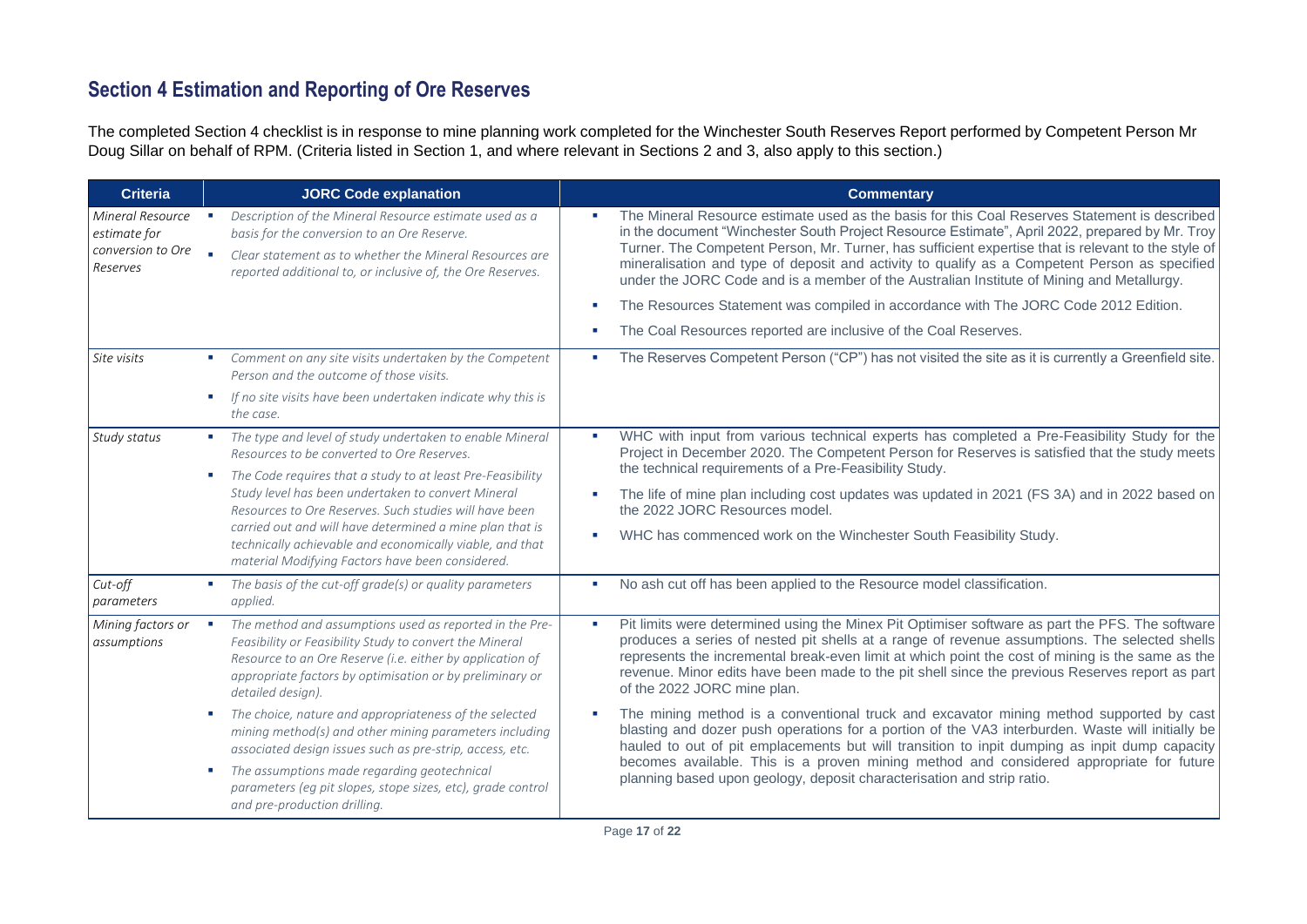| <b>Criteria</b>                            | <b>JORC Code explanation</b>                                                                                                                                                                                                                                                                                                                                                                                                                                                                                                                                                                                                                                                    | <b>Commentary</b>                                                                                                                                                                                                                                                                                                                                                                                                                                                                                                                                                                                                                                                                                                                                                                                                                                                                                                                                                                                                                                                                                                                |
|--------------------------------------------|---------------------------------------------------------------------------------------------------------------------------------------------------------------------------------------------------------------------------------------------------------------------------------------------------------------------------------------------------------------------------------------------------------------------------------------------------------------------------------------------------------------------------------------------------------------------------------------------------------------------------------------------------------------------------------|----------------------------------------------------------------------------------------------------------------------------------------------------------------------------------------------------------------------------------------------------------------------------------------------------------------------------------------------------------------------------------------------------------------------------------------------------------------------------------------------------------------------------------------------------------------------------------------------------------------------------------------------------------------------------------------------------------------------------------------------------------------------------------------------------------------------------------------------------------------------------------------------------------------------------------------------------------------------------------------------------------------------------------------------------------------------------------------------------------------------------------|
|                                            | The major assumptions made and Mineral Resource<br>model used for pit and stope optimisation (if<br>appropriate).                                                                                                                                                                                                                                                                                                                                                                                                                                                                                                                                                               | Geotechnical studies have been completed by previous owners of the project. The recommended<br>slope designs are consistent with those in the region. Additional work is required to confirm the<br>slope criteria of the proposed pit shells, particularly in the vicinity of fault zones.                                                                                                                                                                                                                                                                                                                                                                                                                                                                                                                                                                                                                                                                                                                                                                                                                                      |
|                                            | The mining dilution factors used.<br>The mining recovery factors used.<br>Any minimum mining widths used.<br>The manner in which Inferred Mineral Resources are<br>٠<br>utilised in mining studies and the sensitivity of the<br>outcome to their inclusion.<br>The infrastructure requirements of the selected mining<br>٠<br>methods.                                                                                                                                                                                                                                                                                                                                         | The mining modifying factors used were:<br>×<br>Minimum coal mining thickness of 0.3 m;<br>$\circ$<br>Minimum parting mining thickness of 0.3 m;<br>$\circ$<br>Loss and dilution criteria:<br>$\circ$<br>Mineable coal section roof loss of 0.055 m;<br>Mineable coal section floor loss of 0.055 m;<br>Mineable coal section roof dilution of 0.055 m;<br>Mineable coal section floor dilution of 0.055 m;                                                                                                                                                                                                                                                                                                                                                                                                                                                                                                                                                                                                                                                                                                                      |
|                                            |                                                                                                                                                                                                                                                                                                                                                                                                                                                                                                                                                                                                                                                                                 | Edge loss and dilution applied to the leading edge of each mining block<br>Additional fault loss of 20% plus and increase to roof and floor dilution to 0.2m has been<br>$\circ$<br>applied to blocks in the model through which faults are present.<br>The quality of diluting material is relative density of 2.2 t/bcm, and ash of 80% (ad); and<br>$\circ$<br>ROM moisture is assumed to be 5.5%.<br>$\circ$<br>15 Mt of Inferred coal is contained within the Reserves pit shell and represents 3.8% of the coal<br>in the Reserves pit shell. If this coal is excluded from the mine plan it would reduce the mine life<br>by 1-2 years. RPM anticipate that exclusion would not impact on the outcomes of the study.<br>The key infrastructure requirements for a truck and excavator operation includes maintenance<br>workshop, stores, administration building, water management structures and haul roads. There is<br>currently no infrastructure located on the site.                                                                                                                                               |
| Metallurgical<br>factors or<br>assumptions | The metallurgical process proposed and the<br>appropriateness of that process to the style of<br>mineralisation.<br>Whether the metallurgical process is well-tested<br>technology or novel in nature.<br>The nature, amount and representativeness of<br>metallurgical test work undertaken, the nature of the<br>metallurgical domaining applied and the corresponding<br>metallurgical recovery factors applied.<br>Any assumptions or allowances made for deleterious<br>$\blacksquare$<br>elements.<br>The existence of any bulk sample or pilot scale test work<br>٠<br>and the degree to which such samples are considered<br>representative of the ore body as a whole. | All coal requires washing at Winchester South.<br>×<br>The proposed coal preparation plant is a two stage plant with dense media cyclones, reflux<br>classifiers and flotation. The technology is well tested in the industry.<br>Following the completion of 18 large diameter drill holes, A&B Mylec completed a washability and<br>CHPP simulation study in 2020. Further technical assessment (process plant flowsheet<br>improvements and product quality simulations) and peer review has resulted in improved<br>washability outcomes and primary product coking properties, enabling a 100% SHCC primary<br>product (no PCI), with an export secondary thermal product. This technical assessment utilised<br>three independent organisations (Sedgman Pty Limited, Ausenco QCC, A&B Mylec). Yield and<br>ash projections were estimated for primary and secondary products for a range of cut points.<br>The project has potential to produce a range of coal products including:<br>$\mathcal{L}_{\mathcal{A}}$<br>SHCC - CSR 45-55, CSN 5-6 and 10.5% Ash (ad);<br>$\circ$<br>MVPCI - Ash at 11% (ad); and<br>$\circ$ |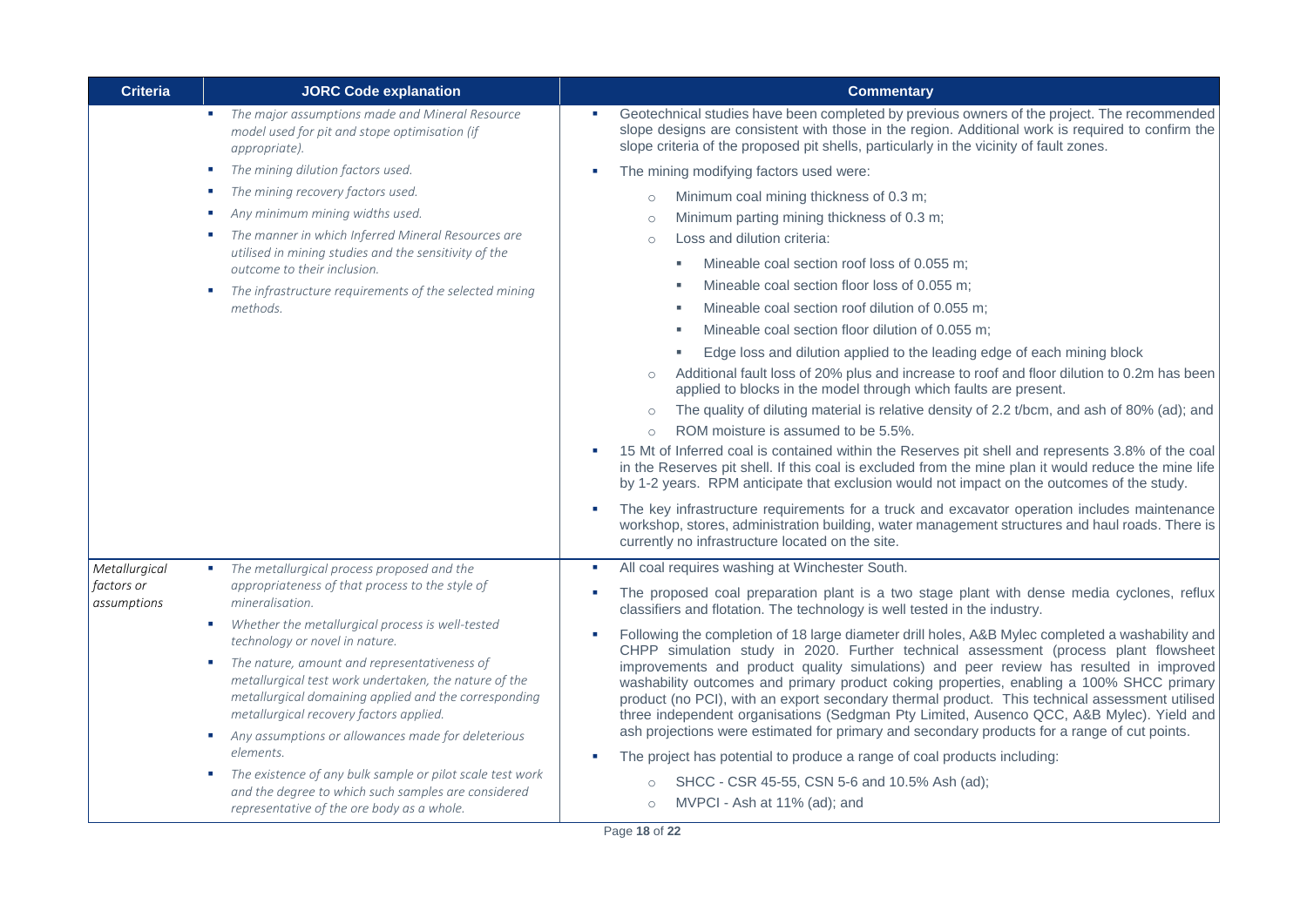| Criteria        | <b>JORC Code explanation</b>                                                                                                                                                                                                                                                                                                                                                                                                                                                                                                                        | <b>Commentary</b>                                                                                                                                                                                                                                                                                                                                                                                                                                                                                                                                                                                                                                                                                                                                                                                                                                                                                                                                                                                                                                                |
|-----------------|-----------------------------------------------------------------------------------------------------------------------------------------------------------------------------------------------------------------------------------------------------------------------------------------------------------------------------------------------------------------------------------------------------------------------------------------------------------------------------------------------------------------------------------------------------|------------------------------------------------------------------------------------------------------------------------------------------------------------------------------------------------------------------------------------------------------------------------------------------------------------------------------------------------------------------------------------------------------------------------------------------------------------------------------------------------------------------------------------------------------------------------------------------------------------------------------------------------------------------------------------------------------------------------------------------------------------------------------------------------------------------------------------------------------------------------------------------------------------------------------------------------------------------------------------------------------------------------------------------------------------------|
|                 | • For minerals that are defined by a specification, has the<br>ore reserve estimation been based on the appropriate<br>mineralogy to meet the specifications?                                                                                                                                                                                                                                                                                                                                                                                       | o Thermal coal ranging from 22% - 28.5% (ad) ash.<br>For the purposes of this Reserves statement, it is assumed that:<br>×<br>All primary product blended to achieve a 10.5% (ad) ash SHCC product, and<br>$\circ$<br>All remaining secondary product blended and sold as thermal coal.<br>$\circ$<br>No bulk samples or test pits have been completed.<br>×                                                                                                                                                                                                                                                                                                                                                                                                                                                                                                                                                                                                                                                                                                     |
| Environmental   | The status of studies of potential environmental impacts<br>of the mining and processing operation. Details of waste<br>rock characterisation and the consideration of potential<br>sites, status of design options considered and, where<br>applicable, the status of approvals for process residue<br>storage and waste dumps should be reported.                                                                                                                                                                                                 | The Winchester South EIS has been completed in December 2020 and submitted as Draft EIS to<br>C.<br>the Queensland Government. WHC is currently responding to submissions to the EIS and<br>preparing a revised Draft of the EIS.<br>Waste rock characterisation has been completed with greater than 99% of rock with low sulphur<br>Î.<br>and no-acid forming. It is assumed that any material with acid forming potential can be managed<br>through sequencing of dumps and selective placement.                                                                                                                                                                                                                                                                                                                                                                                                                                                                                                                                                              |
| Infrastructure  | The existence of appropriate infrastructure: availability of<br>land for plant development, power, water, transportation<br>(particularly for bulk commodities), labour,<br>accommodation; or the ease with which the<br>infrastructure can be provided, or accessed.                                                                                                                                                                                                                                                                               | The Winchester South Project is a Greenfield site and as such there is currently no mine<br>×<br>infrastructure on the site.<br>The required infrastructure has been outlined in the 2020 PFS and will include administration<br>×<br>building, workshops, coal handling and preparation plant, rail loop, stockpiles, haul roads and<br>surface water management structures.<br>Power is proposed to be connected to the site via the Powerlink Eagle Downs Substation, and<br>×<br>raw water from the Eungella Pipeline system.<br>The workforce will be accommodated in existing camp facilities in the region.<br>×                                                                                                                                                                                                                                                                                                                                                                                                                                          |
| Costs           | The derivation of, or assumptions made, regarding<br>$\blacksquare$<br>projected capital costs in the study.<br>The methodology used to estimate operating costs.<br>٠<br>Allowances made for the content of deleterious elements.<br>The source of exchange rates used in the study.<br>Derivation of transportation charges.<br>The basis for forecasting or source of treatment and<br>refining charges, penalties for failure to meet<br>specification, etc.<br>The allowances made for royalties payable, both<br>×<br>Government and private. | Capital costs have been estimated for the project as part of the 2020 PFS. The costs are<br>×<br>considered reasonable for the project<br>Following the initial infrastructure development costs and initial purchase of mining equipment,<br>×<br>the primary ongoing capital requirement is for the replacement of mining equipment. Equipment<br>ownership costs are included as a lease fee in the financial model.<br>All operating costs were estimated as part of the 2020 PFS and then updated for the FS 3A mine<br>C.<br>plan in December 2021. Mining costs have been estimated based on RPM equipment cost<br>databases. Site overheads have been estimated in conjunction with WHC.<br>Long-term exchange rate assumptions were provided by WHC and based on Wood Mackenzie<br>×<br>December 2021 long term forecast.<br>Transport cost estimates provided by WHC.<br>×<br>Queensland state royalty has been estimated and applied as a cost in the project economic model.<br>×<br>RPM reviewed all costs and they are considered reasonable.<br>× |
| Revenue factors | The derivation of, or assumptions made regarding<br>m.<br>revenue factors including head grade, metal or                                                                                                                                                                                                                                                                                                                                                                                                                                            | The long term Wood Mackenzie coal price forecasts were provided by WHC. These assumptions<br>×<br>are considered reasonable for the purposes of estimating Reserves.                                                                                                                                                                                                                                                                                                                                                                                                                                                                                                                                                                                                                                                                                                                                                                                                                                                                                             |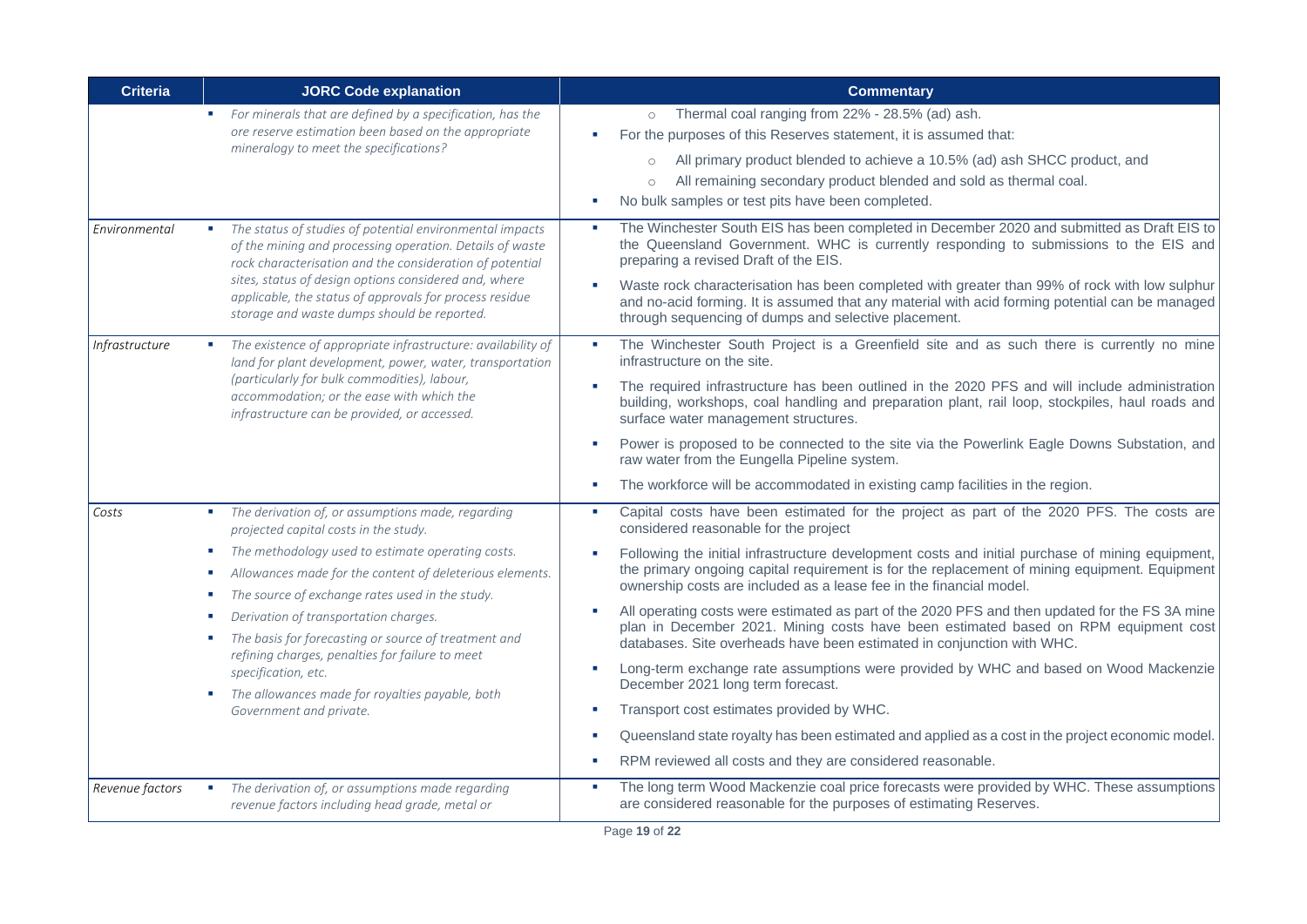| <b>Criteria</b>      | <b>JORC Code explanation</b>                                                                                                                                                                                                                                                                                                                                                                                                                                                                   | <b>Commentary</b>                                                                                                                                                                                                                                                                                                                                                                                                                                                                                                                                                                                                                                                                                                                                                                                                                                                                          |
|----------------------|------------------------------------------------------------------------------------------------------------------------------------------------------------------------------------------------------------------------------------------------------------------------------------------------------------------------------------------------------------------------------------------------------------------------------------------------------------------------------------------------|--------------------------------------------------------------------------------------------------------------------------------------------------------------------------------------------------------------------------------------------------------------------------------------------------------------------------------------------------------------------------------------------------------------------------------------------------------------------------------------------------------------------------------------------------------------------------------------------------------------------------------------------------------------------------------------------------------------------------------------------------------------------------------------------------------------------------------------------------------------------------------------------|
|                      | commodity price(s) exchange rates, transportation and<br>treatment charges, penalties, net smelter returns, etc.                                                                                                                                                                                                                                                                                                                                                                               | WHC advised site specific discounts to apply to the benchmark coal prices for the various<br>×<br>products.                                                                                                                                                                                                                                                                                                                                                                                                                                                                                                                                                                                                                                                                                                                                                                                |
|                      | The derivation of assumptions made of metal or<br>٠<br>commodity price(s), for the principal metals, minerals and<br>co-products.                                                                                                                                                                                                                                                                                                                                                              | Thermal prices have been energy adjusted.<br>Ì.                                                                                                                                                                                                                                                                                                                                                                                                                                                                                                                                                                                                                                                                                                                                                                                                                                            |
| Market<br>assessment | The demand, supply and stock situation for the particular<br>m.<br>commodity, consumption trends and factors likely to<br>affect supply and demand into the future.<br>A customer and competitor analysis along with the<br>identification of likely market windows for the product.<br>Price and volume forecasts and the basis for these<br>B.<br>forecasts.<br>For industrial minerals the customer specification, testing<br>E.<br>and acceptance requirements prior to a supply contract. | WHC has conducted both internal and external market assessments and advised on the<br>×<br>appropriate discounts to benchmark pricing for the Winchester South product specification.<br>Analysis of supply and demand is a primary consideration of coal price forecasts. Markets exist<br>Ì.<br>for the coal products produced by the project.                                                                                                                                                                                                                                                                                                                                                                                                                                                                                                                                           |
| Economic             | The inputs to the economic analysis to produce the net<br>B.<br>present value (NPV) in the study, the source and<br>confidence of these economic inputs including estimated<br>inflation, discount rate, etc.<br>NPV ranges and sensitivity to variations in the significant<br>m.<br>assumptions and inputs.                                                                                                                                                                                  | The inputs to the economic analysis of the Project are derived capital and operating cost estimates<br>outlined in the "Costs" section of this Table 1. The source of the inputs is through mine planning<br>to PFS level of detail and the confidence satisfactory. The economic modelling is in real terms at<br>a discount rate of 9.25%.<br>The NPV results produced from economic modelling generated a positive and acceptable NPV at<br>×<br>9.25% discount rate and the mine is considered economic from an NPV stand-point.                                                                                                                                                                                                                                                                                                                                                       |
|                      |                                                                                                                                                                                                                                                                                                                                                                                                                                                                                                | Sensitivity analysis has been completed on key value drivers. The results indicate that the mine<br>×<br>is sensitive to downside variations in revenue, operating cost and exchange rate. If there are<br>changes in the global metallurgical and thermal coal markets that lead to a downward revision of<br>coal price, the Project economic viability diminishes. Similarly, increases in operating costs,<br>adverse foreign exchange movements affecting revenue and increase in capital costs to construct<br>the Project will also result in adverse economic viability consequences. Conversely, during the<br>economic cycle, should changes in the global metallurgical and thermal coal markets lead to<br>upside revisions to coal prices the Project economic viability would be improved with the potential<br>for Reserves and Marketable Reserves to be restated upwards. |
| Social               | The status of agreements with key stakeholders and<br>٠<br>matters leading to social licence to operate.                                                                                                                                                                                                                                                                                                                                                                                       | WHC's first agreement for the Winchester South Project was its Cultural Heritage Management<br>×<br>Plan ("CHMP") with the Barada Barna. In addition to the CHMP, Whitehaven Coal also has in<br>place a Reconciliation Action Plan ("RAP") and the RAP operates across all areas of the business<br>(incl. Winchester South) and contains practical and meaningful objectives to address issues<br>affecting local Aboriginal and Torres Strait Islander people.<br>Stakeholder engagement was an integral part of the Social Impact Assessment ("SIA") process<br>which informed the development of the Social Impact Management Plan ("SIMP") for the Project.<br>The SIMP will detail the actions that WHC has committed to in response to the impacts and<br>opportunities identified in Winchester South SIA.                                                                        |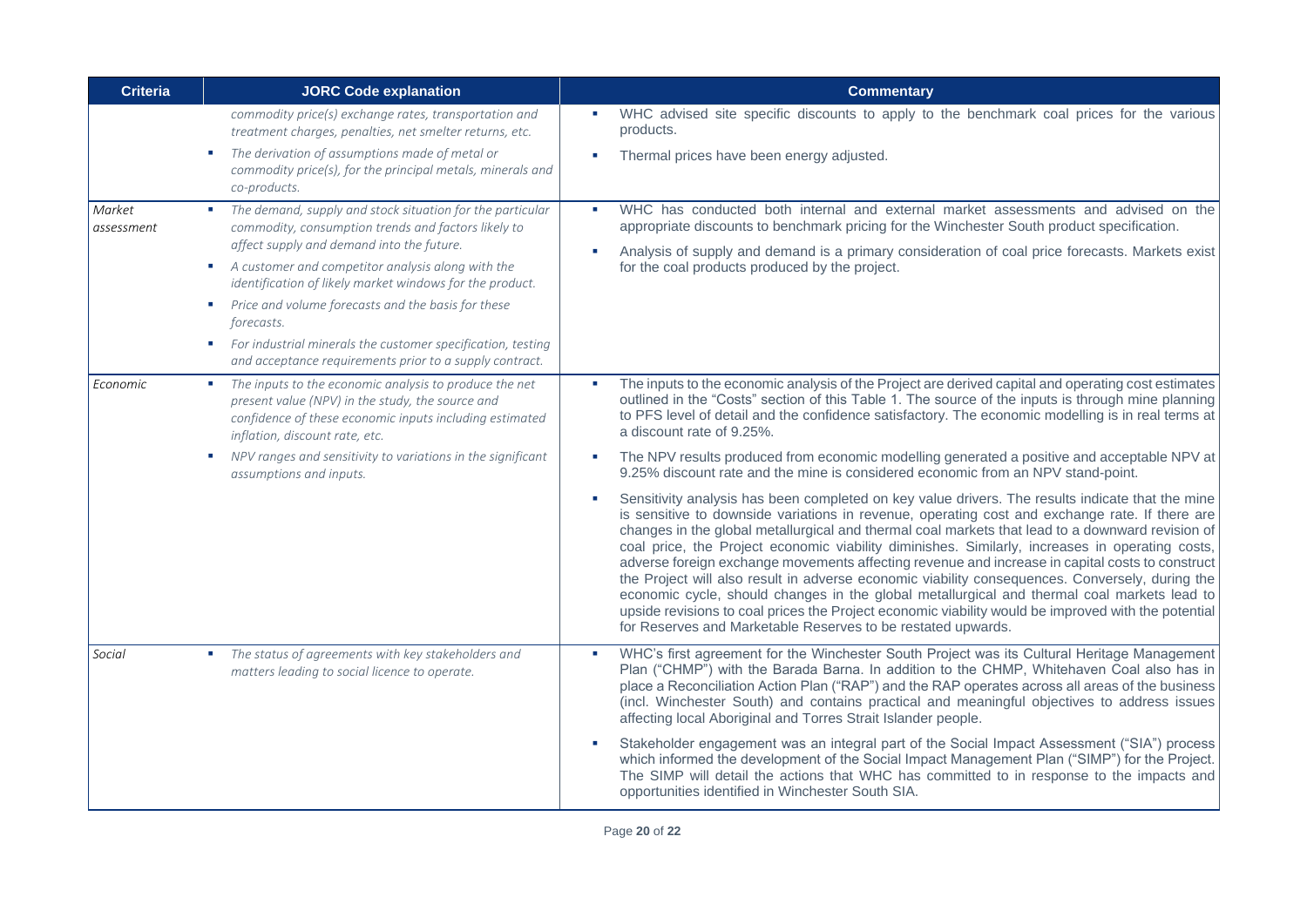| <b>Criteria</b>                                   | <b>JORC Code explanation</b>                                                                                                                                                                                                                                                                                                                                                                                                                                                                                                                                                                                                                                                                                                                                                                                                                                | <b>Commentary</b>                                                                                                                                                                                                                                                                                                                                                                                                                                                                                                                                                                                                                                                                                                                                                                                                                   |
|---------------------------------------------------|-------------------------------------------------------------------------------------------------------------------------------------------------------------------------------------------------------------------------------------------------------------------------------------------------------------------------------------------------------------------------------------------------------------------------------------------------------------------------------------------------------------------------------------------------------------------------------------------------------------------------------------------------------------------------------------------------------------------------------------------------------------------------------------------------------------------------------------------------------------|-------------------------------------------------------------------------------------------------------------------------------------------------------------------------------------------------------------------------------------------------------------------------------------------------------------------------------------------------------------------------------------------------------------------------------------------------------------------------------------------------------------------------------------------------------------------------------------------------------------------------------------------------------------------------------------------------------------------------------------------------------------------------------------------------------------------------------------|
|                                                   |                                                                                                                                                                                                                                                                                                                                                                                                                                                                                                                                                                                                                                                                                                                                                                                                                                                             | WHC also has a compensation agreement in place with Pembroke Olive Downs Pty Ltd for the<br>land associated with MLA700051.                                                                                                                                                                                                                                                                                                                                                                                                                                                                                                                                                                                                                                                                                                         |
| Other                                             | To the extent relevant, the impact of the following on the<br>$\blacksquare$<br>project and/or on the estimation and classification of the<br>Ore Reserves:<br>Any identified material naturally occurring risks.<br>٠<br>The status of material legal agreements and marketing<br>arrangements.<br>The status of governmental agreements and approvals<br>$\blacksquare$<br>critical to the viability of the project, such as mineral<br>tenement status, and government and statutory<br>approvals. There must be reasonable grounds to expect<br>that all necessary Government approvals will be received<br>within the timeframes anticipated in the Pre-Feasibility or<br>Feasibility study. Highlight and discuss the materiality of<br>any unresolved matter that is dependent on a third party<br>on which extraction of the reserve is contingent. | All mining projects operate in an environment of geological uncertainty. RPM is not aware of any<br>other potential factors, legal, marketing or otherwise, that could affect the project's viability.<br>The project approvals are not yet in place.<br>×<br>WHC does not own all the land covering the project area.<br>×<br>EIS has been submitted to the Queensland Government in Dec 2020. The Project continues to<br>progress through the Queensland Government's Coordinated Project approval process with the<br>draft Environmental Impact Statement (EIS) having been on Public Notification late in 2021. The<br>company is currently responding to submissions and is targeting to submit a revised draft EIS to<br>the Government by mid 2022.                                                                        |
| Classification                                    | The basis for the classification of the Ore Reserves into<br><b>Contract</b><br>varying confidence categories.<br>Whether the result appropriately reflects the Competent<br>Person's view of the deposit.<br>The proportion of Probable Ore Reserves that have been<br>derived from Measured Mineral Resources (if any).                                                                                                                                                                                                                                                                                                                                                                                                                                                                                                                                   | Classification of Coal Reserves has been derived by considering the Measured and Indicated<br>×<br>Resources and the level of mine planning.<br>For the Main, Railway and West pits, Measured Coal Resources are classified as Proved Coal<br>a.<br>Reserves and Indicated Resources classified as Probable Coal Reserves, as the level of mine<br>planning is considered adequate to support this level of certainty in the Reserves estimate.<br>South pit and North west pit excluded from Reserves as these pits contain a high proportion of<br>Inferred coal. Further drilling is planned to improve Resource classification in these pits.<br>The Inferred Coal Resources have been excluded from the Reserves estimates.<br>×<br>The result reflects the Competent Persons view of the deposit.<br>$\overline{\phantom{a}}$ |
| Audits or reviews                                 | The results of any audits or reviews of Ore Reserve<br><b>College</b><br>estimates.                                                                                                                                                                                                                                                                                                                                                                                                                                                                                                                                                                                                                                                                                                                                                                         | Internal peer review and reconciliation by RPM of the Reserves estimate has been completed.<br>×                                                                                                                                                                                                                                                                                                                                                                                                                                                                                                                                                                                                                                                                                                                                    |
| Discussion of<br>relative accuracy/<br>confidence | Where appropriate a statement of the relative accuracy<br>$\mathcal{L}_{\rm{max}}$<br>and confidence level in the Ore Reserve estimate using an<br>approach or procedure deemed appropriate by the<br>Competent Person. For example, the application of<br>statistical or geostatistical procedures to quantify the<br>relative accuracy of the reserve within stated confidence<br>limits, or, if such an approach is not deemed appropriate,<br>a qualitative discussion of the factors which could affect<br>the relative accuracy and confidence of the estimate.                                                                                                                                                                                                                                                                                       | The Reserves are supported by approximately 70% of Measured Coal Resources within the<br>JORC pit shells.<br>The basis of the estimate is the 2020 PFS, the 2021 mine plan update and the 2022 JORC mine<br>plan. Costs have been reviewed by the Competent Person and are deemed reasonable for the<br>estimation of Reserves.<br>There is no mine infrastructure currently in place.<br><b>COL</b><br>Analysis of the coal quality has been undertaken by independent laboratories working under<br>international standards of method and accuracy.                                                                                                                                                                                                                                                                               |